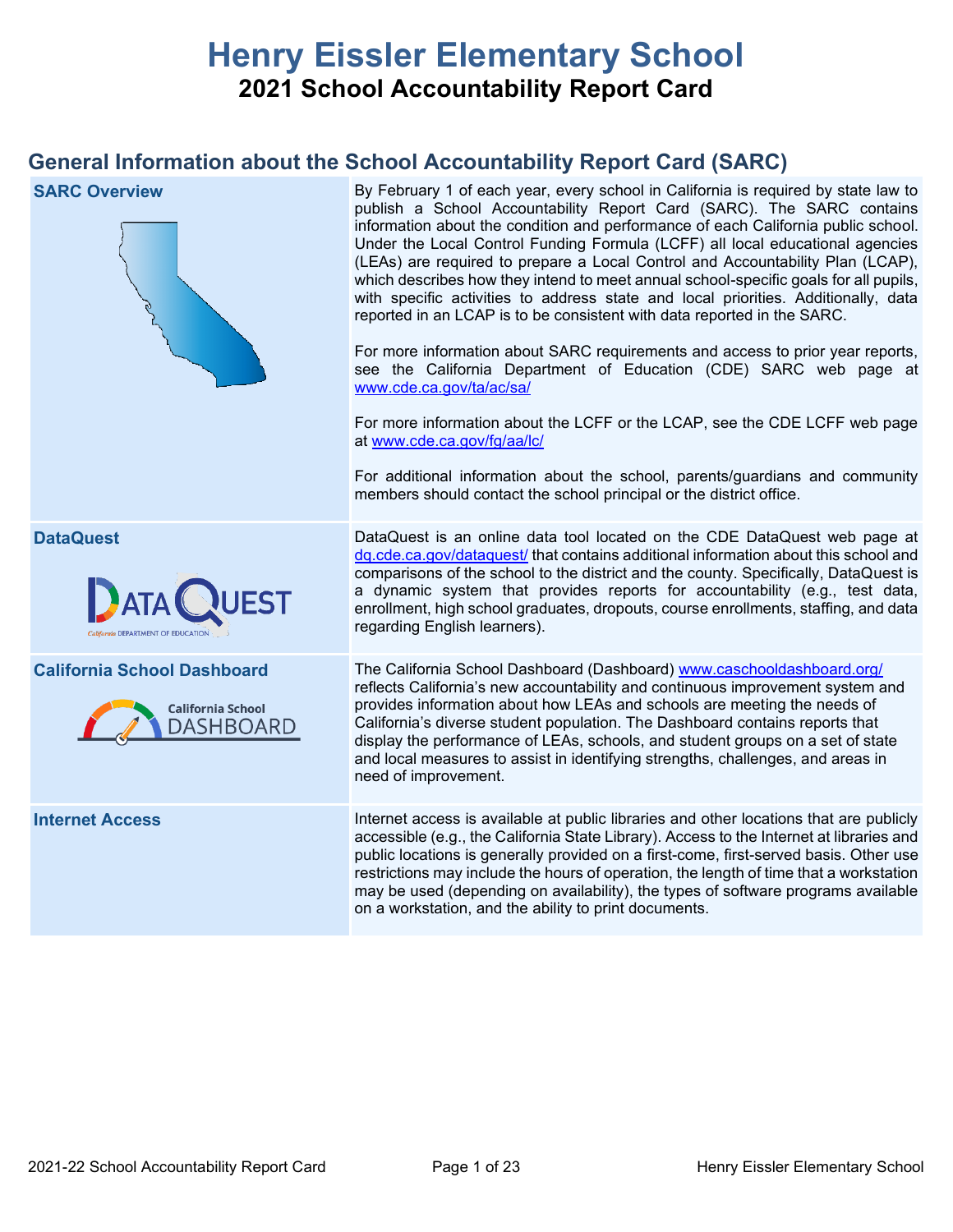## **2021-22 School Contact Information**

| <b>School Name</b>                       | Henry Eissler Elementary School |  |  |  |  |
|------------------------------------------|---------------------------------|--|--|--|--|
| <b>Street</b>                            | 2901 Eissler Street             |  |  |  |  |
| City, State, Zip                         | Bakersfield, CA 93306           |  |  |  |  |
| <b>Phone Number</b>                      | 661-631-5250                    |  |  |  |  |
| <b>Principal</b>                         | Christina E. Norris             |  |  |  |  |
| <b>Email Address</b>                     | norrisc@bcsd.com                |  |  |  |  |
| <b>School Website</b>                    | www.bcsd.com/eissler            |  |  |  |  |
| <b>County-District-School (CDS) Code</b> | 15-63321-6008973                |  |  |  |  |

| 2021-22 District Contact Information |                                         |  |  |  |
|--------------------------------------|-----------------------------------------|--|--|--|
| <b>District Name</b>                 | <b>Bakersfield City School District</b> |  |  |  |
| <b>Phone Number</b>                  | 661-631-4600                            |  |  |  |
| Superintendent                       | Mark Luque                              |  |  |  |
| <b>Email Address</b>                 | supt@bcsd.com                           |  |  |  |
| <b>District Website Address</b>      | www.bcsd.com                            |  |  |  |

### **2021-22 School Overview**

The School Accountability Report Card was established by Proposition 98, an initiative passed by California voters. As you read the Report Card, you will gain a better understanding of Eissler as a school with a history of excellence, a faculty that is professionally skilled and personally committed to meeting the learning needs of students and a student body, which is enthusiastic and motivated to perform well. Eissler has a welcoming and inclusive campus where students, staff, and families thrive. We put the needs of the students first and continually monitor our outcomes, always looking for ways to improve. We utilize Parent Advisory Councils, Site Leadership, MTSS, and Teacher teams to give and receive feedback, around systems and supports and engage in discussions over best practices for student learning, intervention, and enrichment. Our teachers are actively involved in professional development throughout the year, to strengthen and refine instruction and learning. We offer many opportunities for families to participate in learning, collaboration, and fun. Eissler truly is a community that cares for the academic and social-emotional well-being of its partners.

Vision Statement -All students will achieve success in their academics and personal growth. Mission - To educate all students at the highest level of academic and social-emotional excellence, to become collaborative, creative, and critical thinkers, through academic literacy and strong relationships.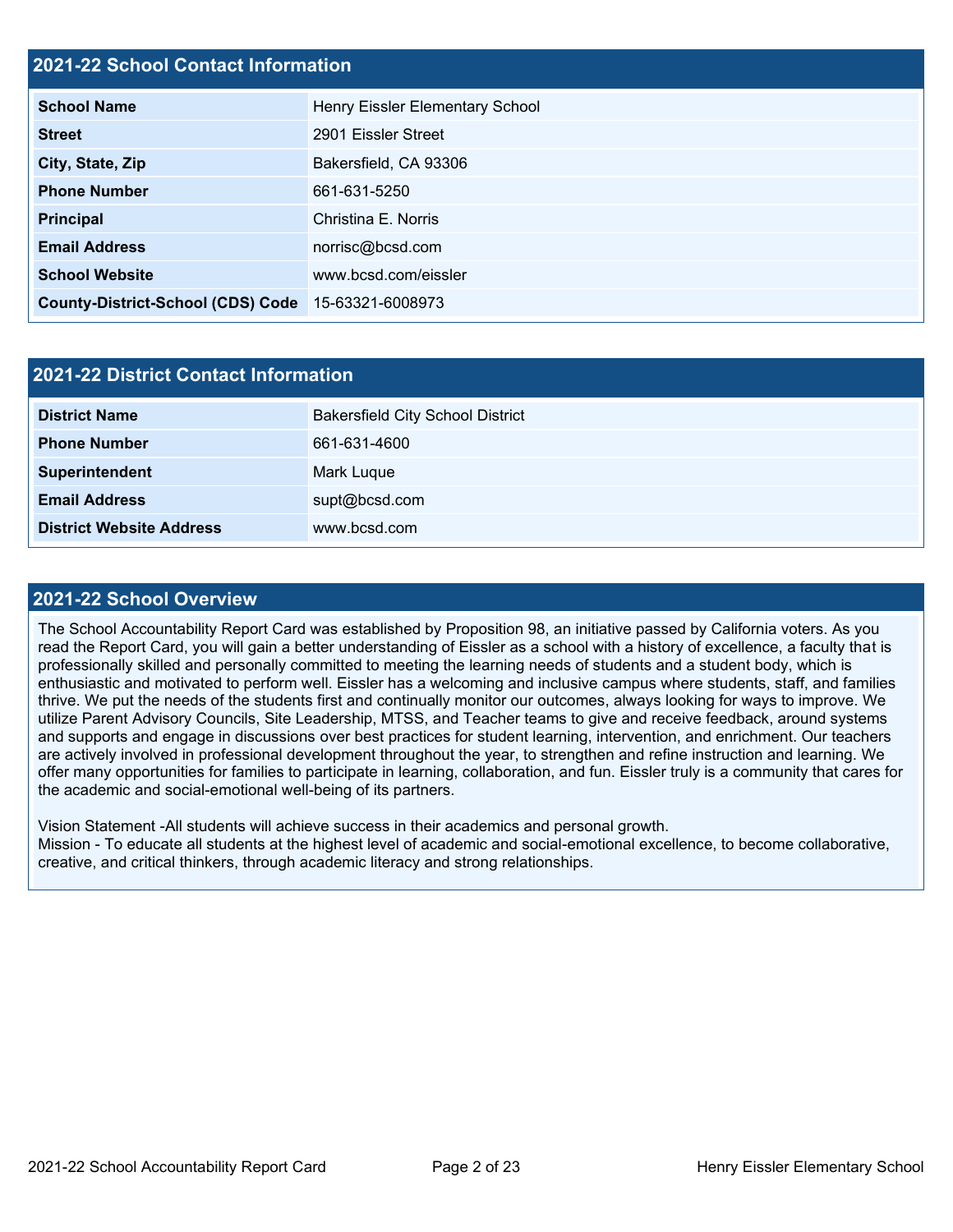# **About this School**

| 2020-21 Student Enrollment by Grade Level |                           |  |  |  |
|-------------------------------------------|---------------------------|--|--|--|
| <b>Grade Level</b>                        | <b>Number of Students</b> |  |  |  |
| Kindergarten                              | 71                        |  |  |  |
| Grade 1                                   | 85                        |  |  |  |
| Grade 2                                   | 80                        |  |  |  |
| Grade 3                                   | 71                        |  |  |  |
| Grade 4                                   | 90                        |  |  |  |
| Grade 5                                   | 97                        |  |  |  |
| Grade 6                                   | 82                        |  |  |  |
| <b>Total Enrollment</b>                   | 576                       |  |  |  |

# **2020-21 Student Enrollment by Student Group**

| <b>Student Group</b>                   | <b>Percent of Total Enrollment</b> |
|----------------------------------------|------------------------------------|
| <b>Female</b>                          | 50.7                               |
| <b>Male</b>                            | 49.3                               |
| American Indian or Alaska Native       | 0.7                                |
| Asian                                  | 3.3                                |
| <b>Black or African American</b>       | 4.7                                |
| <b>Filipino</b>                        | 0.2                                |
| <b>Hispanic or Latino</b>              | 75.5                               |
| Native Hawaiian or Pacific Islander    | 0.2                                |
| <b>Two or More Races</b>               | $\mathbf 1$                        |
| <b>White</b>                           | 14.4                               |
| <b>English Learners</b>                | 9.2                                |
| <b>Foster Youth</b>                    | 0.9                                |
| <b>Homeless</b>                        | 5.2                                |
| <b>Socioeconomically Disadvantaged</b> | 90.6                               |
| <b>Students with Disabilities</b>      | 12.2                               |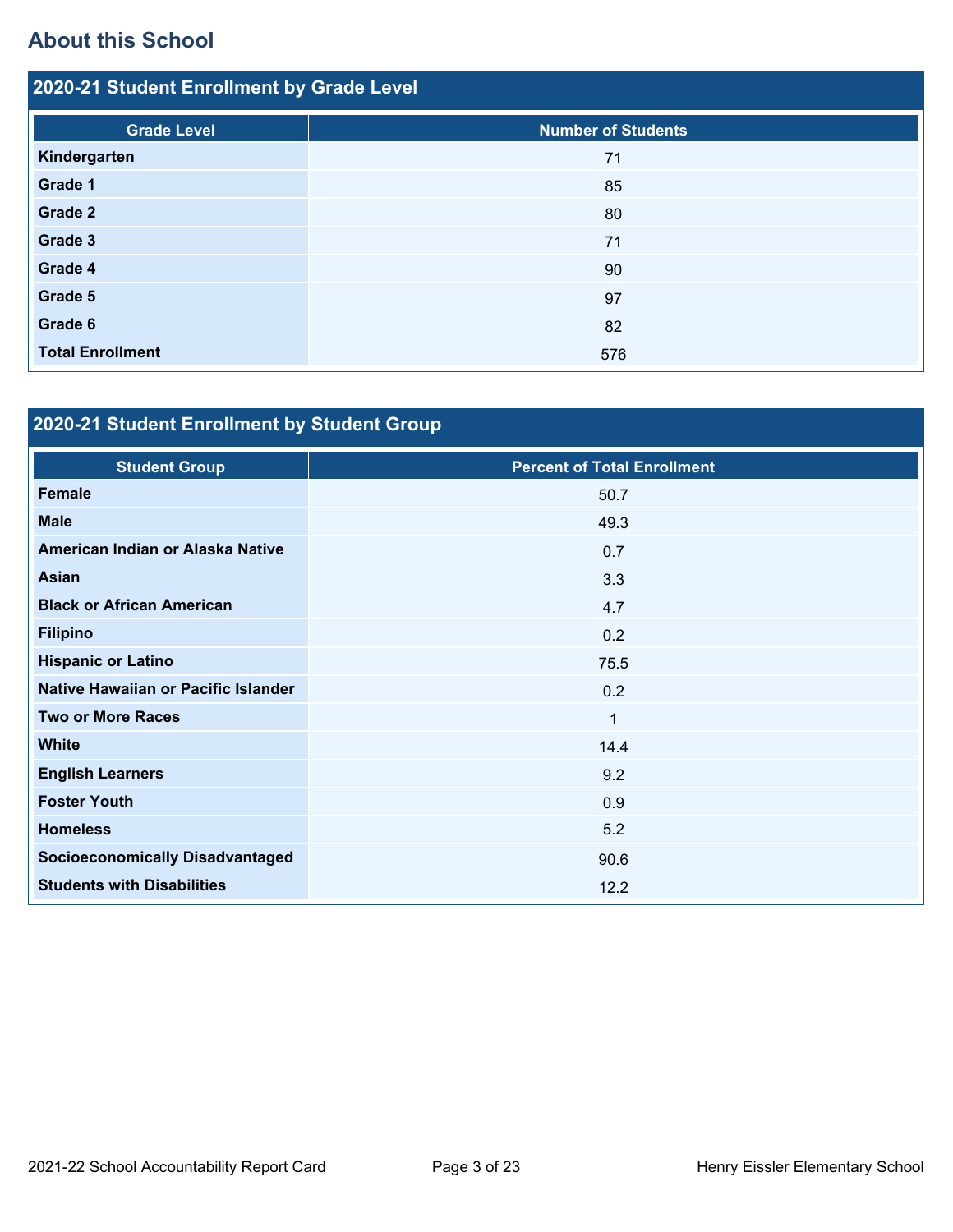## **A. Conditions of Learning State Priority: Basic**

The SARC provides the following information relevant to the State priority: Basic (Priority 1):

- Degree to which teachers are appropriately assigned and fully credentialed in the subject area and for the pupils they are teaching;
	- Pupils have access to standards-aligned instructional materials; and
- School facilities are maintained in good repair

Note: For more information refer to the Updated Teacher Equity Definitions web page at<https://www.cde.ca.gov/pd/ee/teacherequitydefinitions.asp>

### **2019-20 Teacher Preparation and Placement**

| <b>Authorization/Assignment</b>                                                                 | 2019-20 |
|-------------------------------------------------------------------------------------------------|---------|
| Fully (Preliminary or Clear) Credentialed for Subject and Student Placement (properly assigned) |         |
| Intern Credential Holders Properly Assigned                                                     |         |
| Teachers Without Credentials and Misassignments ("ineffective" under ESSA)                      |         |
| Credentialed Teachers Assigned Out-of-Field ("out-of-field" under ESSA)                         |         |
| <b>Unknown</b>                                                                                  |         |
| <b>Total Teaching Positions</b>                                                                 |         |
|                                                                                                 |         |

Note: The data in this table is based on Full Time Equivalent (FTE) status. One FTE equals one staff member working full time; one FTE could also represent two staff members who each work 50 percent of full time. Additionally, an assignment is defined as a position that an educator is assigned to based on setting, subject, and grade level. An authorization is defined as the services that an educator is authorized to provide to students.

## **2019-20 Teachers Without Credentials and Misassignments (considered "ineffective" under ESSA)**

| <b>Authorization/Assignment</b>                              | 2019-20 |
|--------------------------------------------------------------|---------|
| <b>Permits and Waivers</b>                                   |         |
| <b>Misassignments</b>                                        |         |
| <b>Vacant Positions</b>                                      |         |
| <b>Total Teachers Without Credentials and Misassignments</b> |         |

## **2019-20 Credentialed Teachers Assigned Out-of-Field (considered "out-of-field" under ESSA)**

| <b>Indicator</b>                                       | 2019-20 |
|--------------------------------------------------------|---------|
| Credentialed Teachers Authorized on a Permit or Waiver |         |
| <b>Local Assignment Options</b>                        |         |
| <b>Total Out-of-Field Teachers</b>                     |         |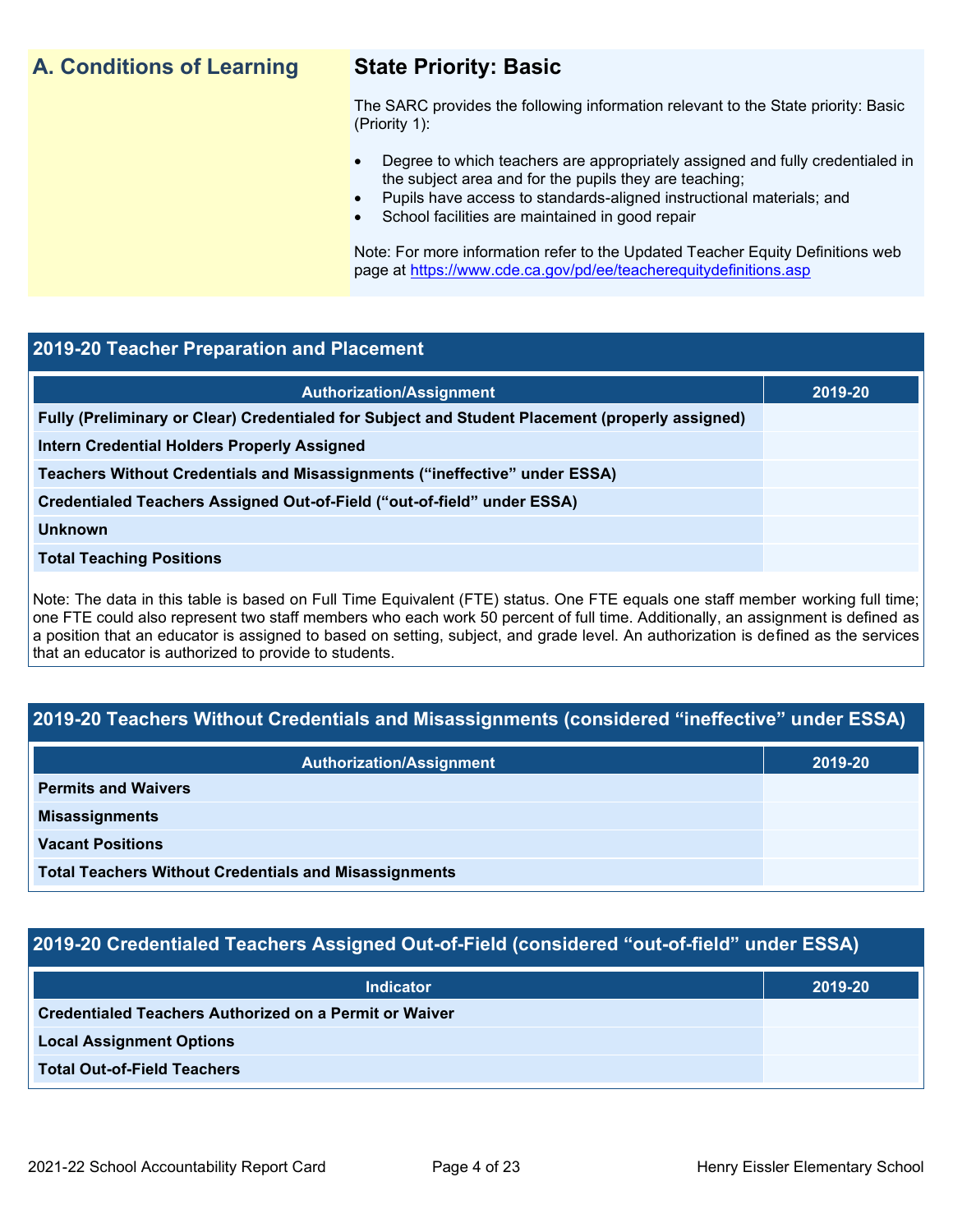## **2019-20 Class Assignments**

| <b>Indicator</b>                                                                                                                                    | 2019-20 |
|-----------------------------------------------------------------------------------------------------------------------------------------------------|---------|
| <b>Misassignments for English Learners</b><br>(a percentage of all the classes with English learners taught by teachers that are misassigned)       |         |
| No credential, permit or authorization to teach<br>(a percentage of all the classes taught by teachers with no record of an authorization to teach) |         |

## **2021-22 Quality, Currency, Availability of Textbooks and Other Instructional Materials**

Every student is provided with sufficient and standards-aligned textbooks or other instructional materials.

### **Year and month in which the data were collected** September, 2021

| <b>Subject</b>                | Textbooks and Other Instructional Materials/year of<br><b>Adoption</b>                                                                                                                                                                                                                                   | <b>From</b><br><b>Most</b><br><b>Recent</b><br><b>Adoption</b> | <b>Percent</b><br><b>Students</b><br><b>Lacking Own</b><br><b>Assigned</b><br><b>Copy</b> |
|-------------------------------|----------------------------------------------------------------------------------------------------------------------------------------------------------------------------------------------------------------------------------------------------------------------------------------------------------|----------------------------------------------------------------|-------------------------------------------------------------------------------------------|
| <b>Reading/Language Arts</b>  | Grades TK-5: Benchmark Education Company, Benchmark<br>Advance California; Benchmark Adelante California, 2018<br>Grades 6-8: McGraw Hill, Study Sync, 2018<br>Grades TK-5: Benchmark Education Company, Benchmark<br>Advance (How English Works) (ELD), 2018<br>Grades 6-8: HMH, English 3D (ELD), 2017 | Yes                                                            | 0%                                                                                        |
| <b>Mathematics</b>            | Grades K-5: McGraw Hill, McGraw Hill My Math, 2013<br>Grades 6-8: McGraw Hill, McGraw Hill California Math,<br>Courses 1-3, 2013<br>Grade 7: McGraw Hill, Glencoe Math Accelerated, 2013<br>Grade 8: McGraw Hill, Glencoe Algebra 1, 2013                                                                | Yes                                                            | 0%                                                                                        |
| <b>Science</b>                | Grades K-5: Houghton Mifflin, Houghton Mifflin California<br>Science, 2007<br>Grades 6-8: Holt, Rinehart & Winston, Holt California<br>Science: Earth, Life and Physical Science, 2007                                                                                                                   | Yes                                                            | $0\%$                                                                                     |
| <b>History-Social Science</b> | Grades K-5: Harcourt School Publishers, Reflections, 2007<br>Grade 6: Pearson Education, myWorld Ancient Civilizations,<br>2019<br>Grade 7: Pearson Education, myWorld Medieval And Modern<br><b>Times, 2019</b><br>Grade 8: Pearson Education, myWorld Growth and Conflict,<br>2019                     | Yes                                                            | 0%                                                                                        |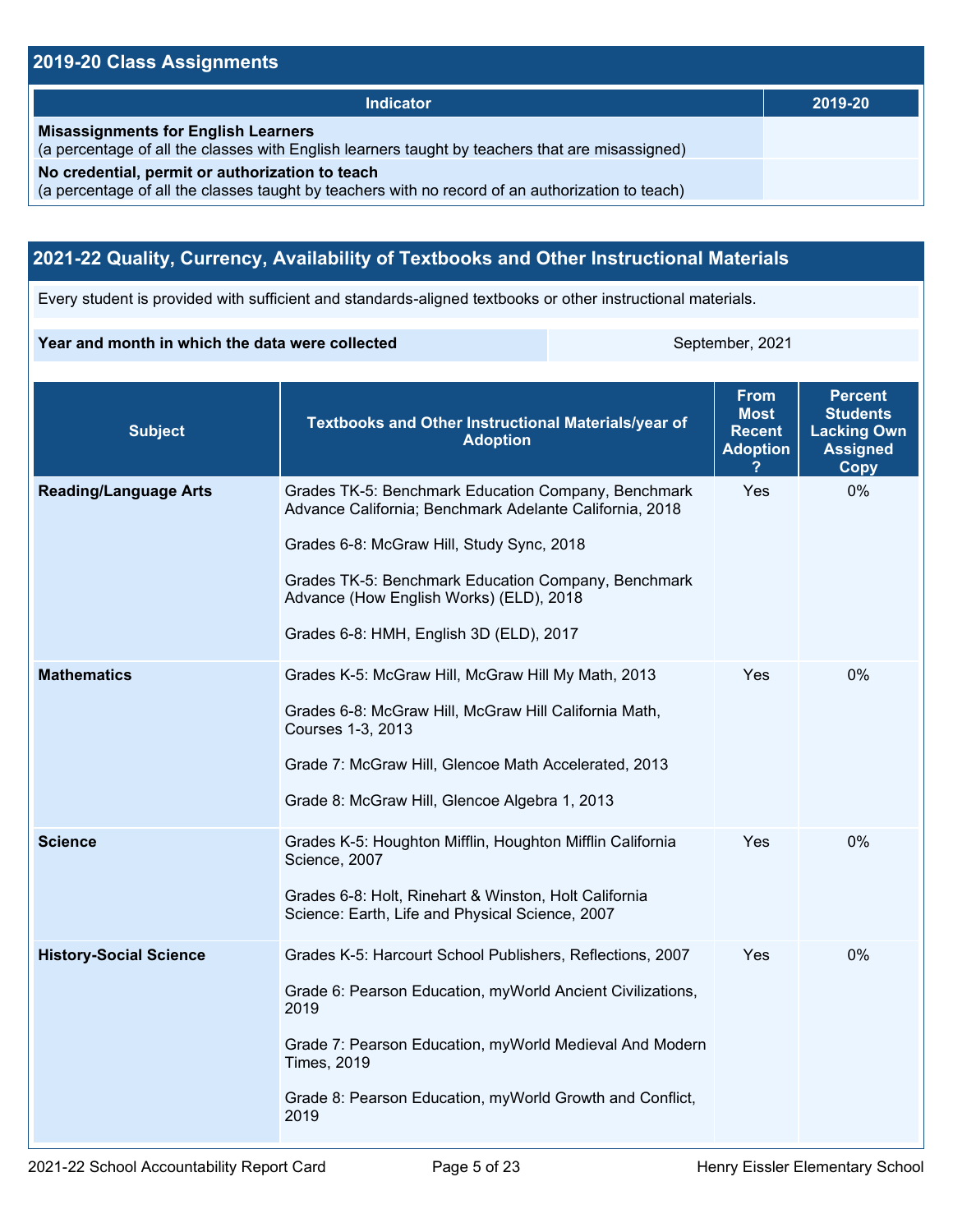| <b>Visual and Performing Arts</b> | Grades TK-6 (Elementary): The California Arts Project, BCSD<br>Course of Study TK-5 (Online), 2019 | Yes | $0\%$ |
|-----------------------------------|----------------------------------------------------------------------------------------------------|-----|-------|
|                                   | Grades 6-8 (Jr Hi/Middle School): Pearson Scott Foresman,<br>Pearson/Scott Foresman, Art, 2007     |     |       |
|                                   | Grades 6-8: Silver Burdett, Silver Burdett Making Music, 2007                                      |     |       |

## **School Facility Conditions and Planned Improvements**

Eissler School was built in 1964 and modernized in 2009. It sits on 9.0 acres of which 3.58 acres is playground. This school has 31 classrooms, multi-purpose, library, after school room, learning center and speech room. The campus has a staff lounge and a teacher center.

The custodial staff adheres to a weekly cleaning schedule that includes classrooms, restrooms, cafeteria and kitchen areas.

The District's Mobile Maintenance Team visits the school site at least twice a year. Maintenance emergencies are addressed immediately. District personnel maintain the grounds at least once every two weeks.

This site also is maintained to ensure a clean, safe, and functional facility as determined pursuant to a Facility Inspection Tool developed by the State of California Office of Public School Construction.

### **Year and month of the most recent FIT report** 10/29/2021

| <b>System Inspected</b>                                                | Rate<br>Good | <b>Rate</b><br>Fair | Rate<br><b>Poor</b> | <b>Repair Needed and Action Taken or Planned</b> |
|------------------------------------------------------------------------|--------------|---------------------|---------------------|--------------------------------------------------|
| <b>Systems:</b><br>Gas Leaks, Mechanical/HVAC, Sewer                   | X            |                     |                     |                                                  |
| Interior:<br><b>Interior Surfaces</b>                                  | X            |                     |                     |                                                  |
| <b>Cleanliness:</b><br>Overall Cleanliness, Pest/Vermin Infestation    | X            |                     |                     |                                                  |
| <b>Electrical</b>                                                      | X            |                     |                     |                                                  |
| <b>Restrooms/Fountains:</b><br>Restrooms, Sinks/ Fountains             | X            |                     |                     |                                                  |
| Safety:<br>Fire Safety, Hazardous Materials                            | X            |                     |                     |                                                  |
| <b>Structural:</b><br><b>Structural Damage, Roofs</b>                  | X            |                     |                     |                                                  |
| External:<br>Playground/School Grounds, Windows/<br>Doors/Gates/Fences | $\times$     |                     |                     |                                                  |

| <b>Overall Facility Rate</b> |      |      |      |  |  |  |
|------------------------------|------|------|------|--|--|--|
| <b>Exemplary</b>             | Good | Fair | Poor |  |  |  |
|                              |      |      |      |  |  |  |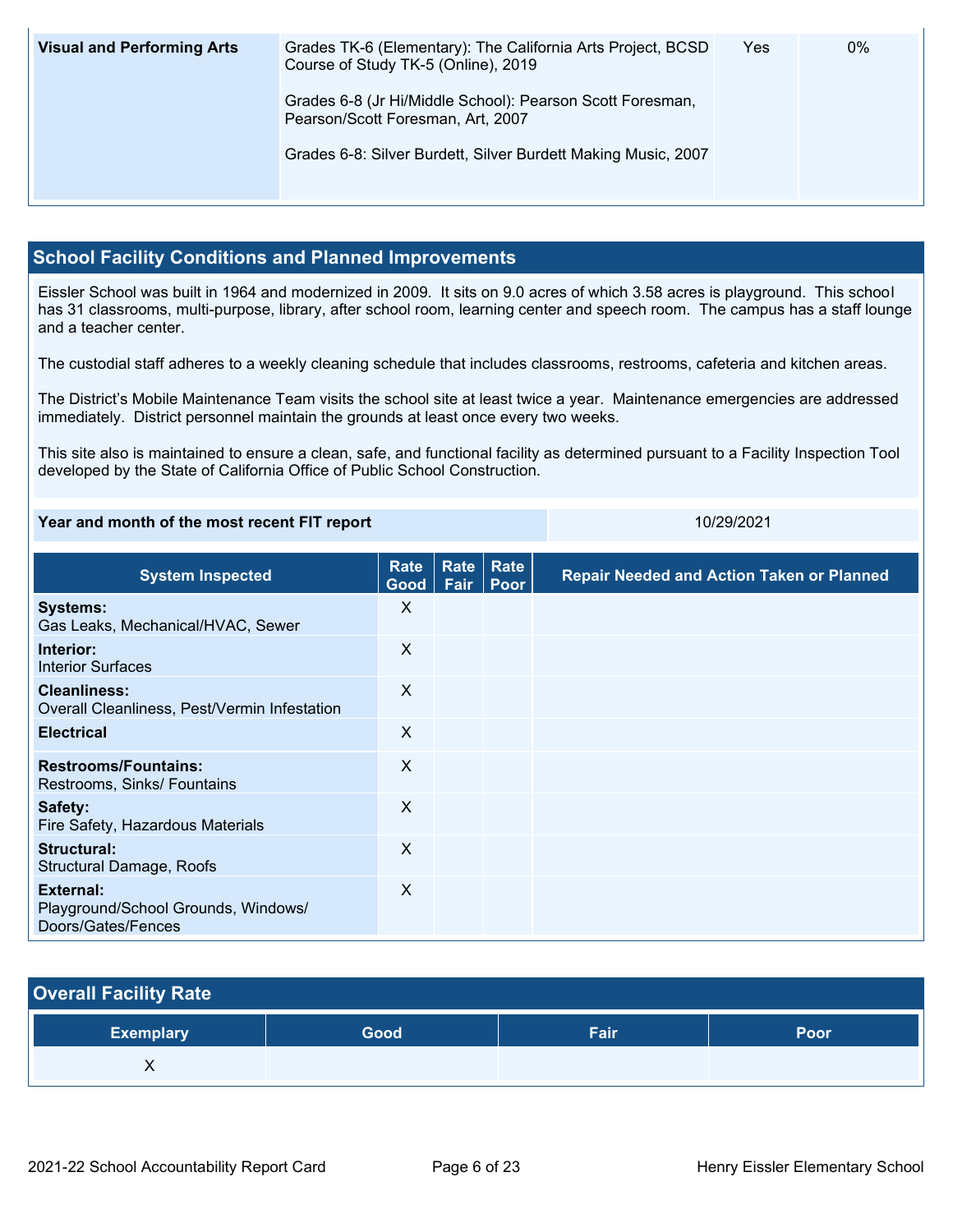## **B. Pupil Outcomes State Priority: Pupil Achievement**

The SARC provides the following information relevant to the State priority: Pupil Achievement (Priority 4):

### **Statewide Assessments**

(i.e., California Assessment of Student Performance and Progress [CAASPP] System includes the Smarter Balanced Summative Assessments for students in the general education population and the California Alternate Assessments [CAAs] for English language arts/literacy [ELA] and mathematics given in grades three through eight and grade eleven. Only eligible students may participate in the administration of the CAAs. CAAs items are aligned with alternate achievement standards, which are linked with the Common Core State Standards [CCSS] for students with the most significant cognitive disabilities).

The CAASPP System encompasses the following assessments and student participation requirements:

- 1. **Smarter Balanced Summative Assessments and CAAs for ELA** in grades three through eight and grade eleven.
- 2. **Smarter Balanced Summative Assessments and CAAs for mathematics** in grades three through eight and grade eleven.
- 3. **California Science Test (CAST) and CAAs for Science** in grades five, eight, and once in high school (i.e., grade ten, eleven, or twelve).

### **SARC Reporting in the 2020-2021 School Year Only**

Where the most viable option, LEAs were required to administer the statewide summative assessment in ELA and mathematics. Where a statewide summative assessment was not the most viable option for the LEA (or for one or more gradelevel[s] within the LEA) due to the pandemic, LEAs were allowed to report results from a different assessment that met the criteria established by the State Board of Education (SBE) on March 16, 2021. The assessments were required to be:

- Aligned with CA CCSS for ELA and mathematics;
- Available to students in grades 3 through 8, and grade 11; and
- Uniformly administered across a grade, grade span, school, or district to all eligible students.

### **Options**

Note that the CAAs could only be administered in-person following health and safety requirements. If it was not viable for the LEA to administer the CAAs in person with health and safety guidelines in place, the LEA was directed to not administer the tests. There were no other assessment options available for the CAAs. Schools administered the Smarter Balanced Summative Assessments for ELA and mathematics, other assessments that meet the SBE criteria, or a combination of both, and they could only choose one of the following:

- Smarter Balanced ELA and mathematics summative assessments;
- Other assessments meeting the SBE criteria; or
- Combination of Smarter Balanced ELA and mathematics summative assessments and other assessments.

The percentage of students who have successfully completed courses that satisfy the requirements for entrance to the University of California and the California State University, or career technical education sequences or programs of study.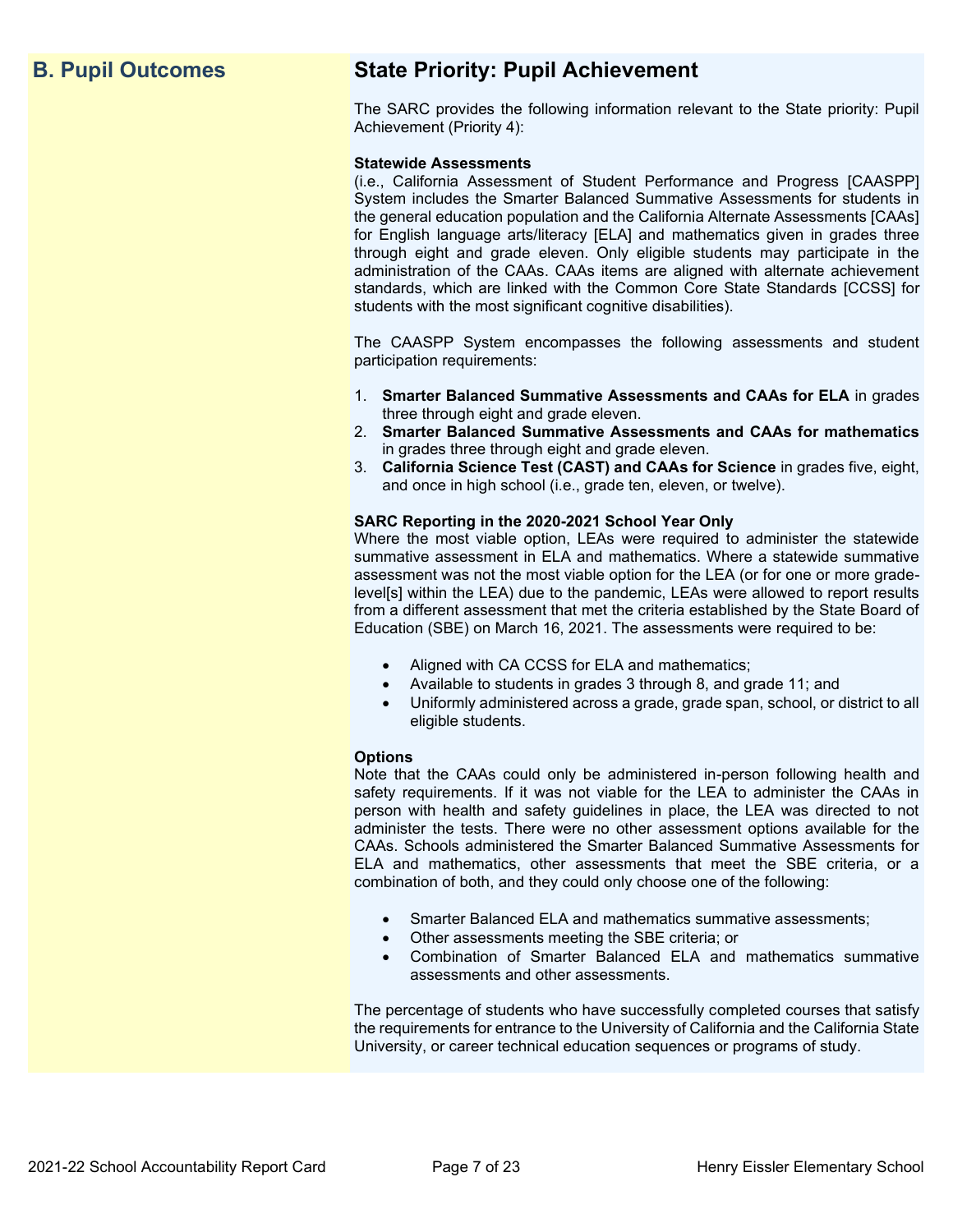### **Percentage of Students Meeting or Exceeding the State Standard on CAASPP**

This table displays CAASPP test results in ELA and mathematics for all students grades three through eight and grade eleven taking and completing a state-administered assessment.

The 2019-2020 data cells with N/A values indicate that the 2019-2020 data are not available due to the COVID-19 pandemic and resulting summative test suspension. The Executive Order N-30-20 was issued which waived the assessment, accountability, and reporting requirements for the 2019-2020 school year.

The 2020-2021 data cells have N/A values because these data are not comparable to other year data due to the COVID-19 pandemic during the 2020-2021 school year. Where the CAASPP assessments in ELA and/or mathematics is not the most viable option, the LEAs were allowed to administer local assessments. Therefore, the 2020-2021 data between school years for the school, district, state are not an accurate comparison. As such, it is inappropriate to compare results of the 2020-2021 school year to other school years.

| Subject                                                              | <b>School</b><br>2019-20 | <b>School</b><br>2020-21 | <b>District</b><br>2019-20 | <b>District</b><br>2020-21 | <b>State</b><br>2019-20 | <b>State</b><br>2020-21 |
|----------------------------------------------------------------------|--------------------------|--------------------------|----------------------------|----------------------------|-------------------------|-------------------------|
| <b>English Language Arts/Literacy</b><br>$\left($ grades 3-8 and 11) | N/A                      | N/A                      | N/A                        | N/A                        | N/A                     | N/A                     |
| <b>Mathematics</b><br>$(grades 3-8 and 11)$                          | N/A                      | N/A                      | N/A                        | N/A                        | N/A                     | N/A                     |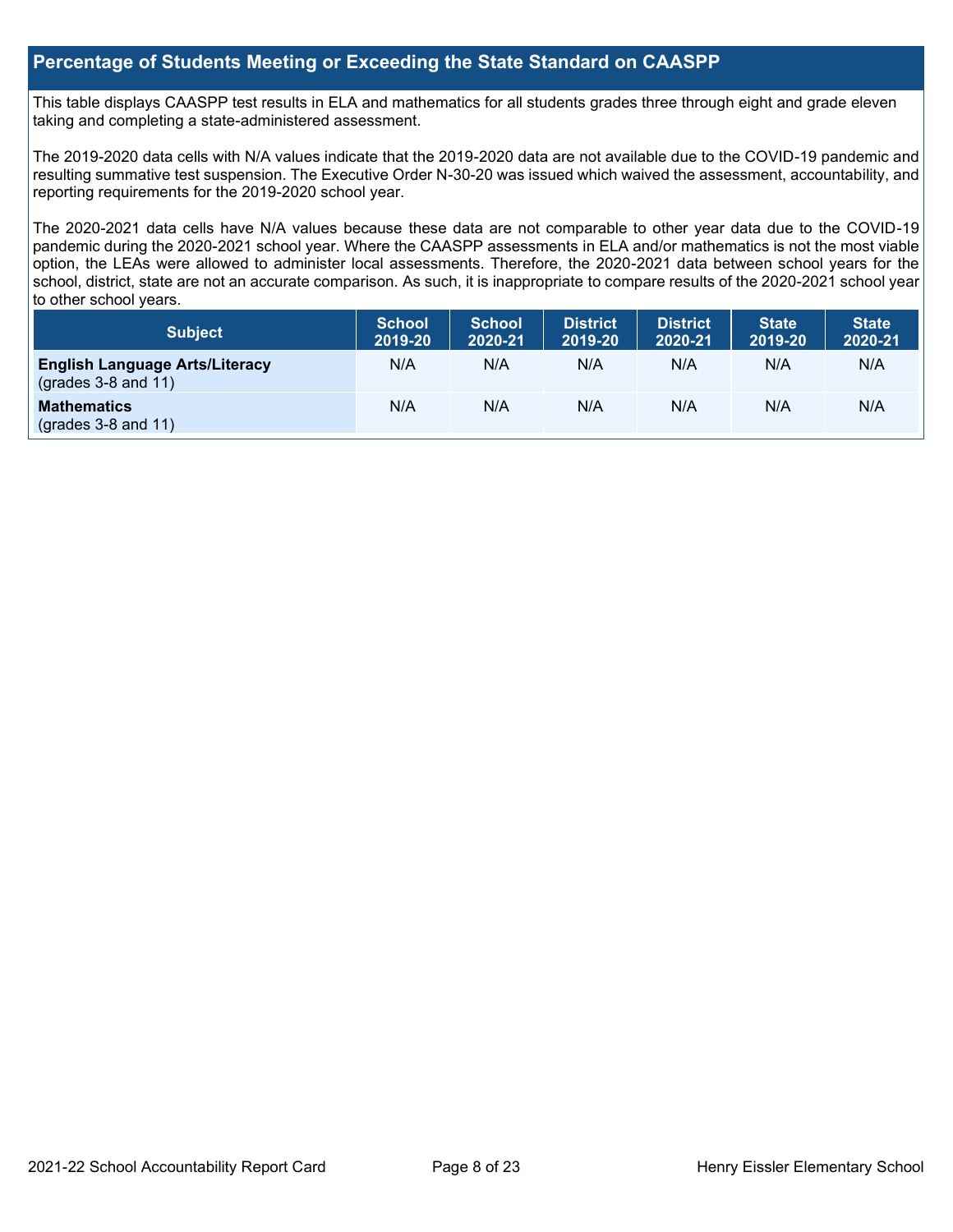## **2020-21 CAASPP Test Results in ELA by Student Group**

This table displays CAASPP test results in ELA by student group for students grades three through eight and grade eleven taking and completing a state-administered assessment. The CDE will populate this table for schools in cases where the school administered the CAASPP assessment. In cases where the school administered a local assessment instead of CAASPP, the CDE will populate this table with "NT" values, meaning this school did not test students using the CAASPP. See the local assessment(s) table for more information.

| <b>CAASPP</b><br><b>Student Groups</b>               | <b>CAASPP</b><br><b>Total</b><br><b>Enrollment</b> | <b>CAASPP</b><br><b>Number</b><br><b>Tested</b> | <b>CAASPP</b><br><b>Percent</b><br><b>Tested</b> | <b>CAASPP</b><br><b>Percent</b><br><b>Not Tested</b> | <b>CAASPP</b><br><b>Percent</b><br>Met or<br><b>Exceeded</b> |
|------------------------------------------------------|----------------------------------------------------|-------------------------------------------------|--------------------------------------------------|------------------------------------------------------|--------------------------------------------------------------|
| <b>All Students</b>                                  | 333                                                | <b>NT</b>                                       | <b>NT</b>                                        | <b>NT</b>                                            | <b>NT</b>                                                    |
| <b>Female</b>                                        | 166                                                | <b>NT</b>                                       | <b>NT</b>                                        | <b>NT</b>                                            | <b>NT</b>                                                    |
| <b>Male</b>                                          | 167                                                | <b>NT</b>                                       | <b>NT</b>                                        | <b>NT</b>                                            | <b>NT</b>                                                    |
| American Indian or Alaska Native                     | $\overline{\phantom{a}}$                           | <b>NT</b>                                       | <b>NT</b>                                        | <b>NT</b>                                            | <b>NT</b>                                                    |
| <b>Asian</b>                                         | 11                                                 | <b>NT</b>                                       | <b>NT</b>                                        | <b>NT</b>                                            | <b>NT</b>                                                    |
| <b>Black or African American</b>                     | 18                                                 | <b>NT</b>                                       | <b>NT</b>                                        | <b>NT</b>                                            | <b>NT</b>                                                    |
| <b>Filipino</b>                                      | $\mathbf 0$                                        | $\mathbf 0$                                     | $\mathbf 0$                                      | $\mathbf 0$                                          | 0                                                            |
| <b>Hispanic or Latino</b>                            | 241                                                | <b>NT</b>                                       | <b>NT</b>                                        | <b>NT</b>                                            | <b>NT</b>                                                    |
| Native Hawaiian or Pacific Islander                  | $\mathbf 0$                                        | $\mathbf 0$                                     | $\mathbf{0}$                                     | $\overline{0}$                                       | 0                                                            |
| <b>Two or More Races</b>                             | $\overline{\phantom{a}}$                           | <b>NT</b>                                       | <b>NT</b>                                        | <b>NT</b>                                            | <b>NT</b>                                                    |
| <b>White</b>                                         | 55                                                 | <b>NT</b>                                       | <b>NT</b>                                        | <b>NT</b>                                            | <b>NT</b>                                                    |
| <b>English Learners</b>                              | 32                                                 | <b>NT</b>                                       | <b>NT</b>                                        | <b>NT</b>                                            | <b>NT</b>                                                    |
| <b>Foster Youth</b>                                  | $\overline{\phantom{a}}$                           | <b>NT</b>                                       | <b>NT</b>                                        | <b>NT</b>                                            | <b>NT</b>                                                    |
| <b>Homeless</b>                                      | 40                                                 | <b>NT</b>                                       | <b>NT</b>                                        | <b>NT</b>                                            | <b>NT</b>                                                    |
| <b>Military</b>                                      | --                                                 | <b>NT</b>                                       | <b>NT</b>                                        | <b>NT</b>                                            | <b>NT</b>                                                    |
| <b>Socioeconomically Disadvantaged</b>               | 300                                                | <b>NT</b>                                       | <b>NT</b>                                        | <b>NT</b>                                            | <b>NT</b>                                                    |
| <b>Students Receiving Migrant Education Services</b> | $-$                                                | <b>NT</b>                                       | <b>NT</b>                                        | <b>NT</b>                                            | <b>NT</b>                                                    |
| <b>Students with Disabilities</b>                    | 52                                                 | <b>NT</b>                                       | <b>NT</b>                                        | <b>NT</b>                                            | <b>NT</b>                                                    |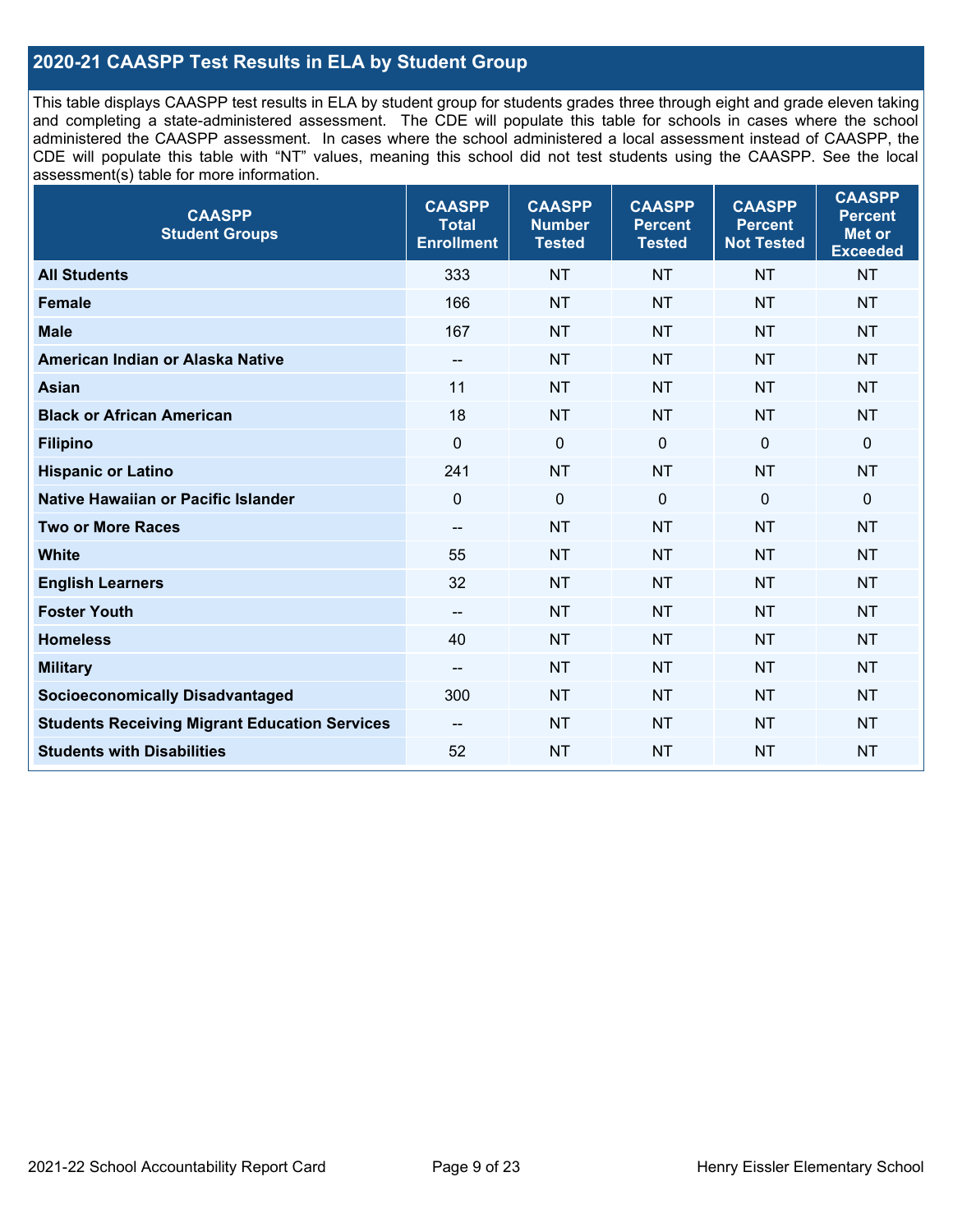## **2020-21 CAASPP Test Results in Math by Student Group**

This table displays CAASPP test results in Math by student group for students grades three through eight and grade eleven taking and completing a state-administered assessment. The CDE will populate this table for schools in cases where the school administered the CAASPP assessment. In cases where the school administered a local assessment instead of CAASPP, the CDE will populate this table with "NT" values, meaning this school did not test students using the CAASPP. See the local assessment(s) table for more information.

| <b>CAASPP</b><br><b>Student Groups</b>               | <b>CAASPP</b><br><b>Total</b><br><b>Enrollment</b> | <b>CAASPP</b><br><b>Number</b><br><b>Tested</b> | <b>CAASPP</b><br><b>Percent</b><br><b>Tested</b> | <b>CAASPP</b><br><b>Percent</b><br><b>Not Tested</b> | <b>CAASPP</b><br><b>Percent</b><br>Met or<br><b>Exceeded</b> |
|------------------------------------------------------|----------------------------------------------------|-------------------------------------------------|--------------------------------------------------|------------------------------------------------------|--------------------------------------------------------------|
| <b>All Students</b>                                  | 333                                                | <b>NT</b>                                       | <b>NT</b>                                        | <b>NT</b>                                            | <b>NT</b>                                                    |
| <b>Female</b>                                        | 166                                                | <b>NT</b>                                       | <b>NT</b>                                        | <b>NT</b>                                            | <b>NT</b>                                                    |
| <b>Male</b>                                          | 167                                                | <b>NT</b>                                       | <b>NT</b>                                        | <b>NT</b>                                            | <b>NT</b>                                                    |
| American Indian or Alaska Native                     | $\overline{\phantom{a}}$                           | <b>NT</b>                                       | <b>NT</b>                                        | <b>NT</b>                                            | <b>NT</b>                                                    |
| <b>Asian</b>                                         | 11                                                 | <b>NT</b>                                       | <b>NT</b>                                        | <b>NT</b>                                            | <b>NT</b>                                                    |
| <b>Black or African American</b>                     | 18                                                 | <b>NT</b>                                       | <b>NT</b>                                        | <b>NT</b>                                            | <b>NT</b>                                                    |
| <b>Filipino</b>                                      | $\mathbf 0$                                        | $\mathbf 0$                                     | $\mathbf 0$                                      | $\mathbf 0$                                          | $\mathbf 0$                                                  |
| <b>Hispanic or Latino</b>                            | 241                                                | <b>NT</b>                                       | <b>NT</b>                                        | <b>NT</b>                                            | <b>NT</b>                                                    |
| Native Hawaiian or Pacific Islander                  | $\mathbf 0$                                        | $\mathbf 0$                                     | $\mathbf 0$                                      | $\overline{0}$                                       | $\mathbf 0$                                                  |
| <b>Two or More Races</b>                             | $\overline{\phantom{a}}$                           | <b>NT</b>                                       | <b>NT</b>                                        | <b>NT</b>                                            | <b>NT</b>                                                    |
| <b>White</b>                                         | 55                                                 | <b>NT</b>                                       | <b>NT</b>                                        | <b>NT</b>                                            | <b>NT</b>                                                    |
| <b>English Learners</b>                              | 32                                                 | <b>NT</b>                                       | <b>NT</b>                                        | <b>NT</b>                                            | <b>NT</b>                                                    |
| <b>Foster Youth</b>                                  | $\overline{\phantom{a}}$                           | <b>NT</b>                                       | <b>NT</b>                                        | <b>NT</b>                                            | <b>NT</b>                                                    |
| <b>Homeless</b>                                      | 40                                                 | <b>NT</b>                                       | <b>NT</b>                                        | <b>NT</b>                                            | <b>NT</b>                                                    |
| <b>Military</b>                                      | --                                                 | <b>NT</b>                                       | <b>NT</b>                                        | <b>NT</b>                                            | <b>NT</b>                                                    |
| <b>Socioeconomically Disadvantaged</b>               | 300                                                | <b>NT</b>                                       | <b>NT</b>                                        | <b>NT</b>                                            | <b>NT</b>                                                    |
| <b>Students Receiving Migrant Education Services</b> | $-$                                                | <b>NT</b>                                       | <b>NT</b>                                        | <b>NT</b>                                            | NT                                                           |
| <b>Students with Disabilities</b>                    | 52                                                 | <b>NT</b>                                       | <b>NT</b>                                        | <b>NT</b>                                            | <b>NT</b>                                                    |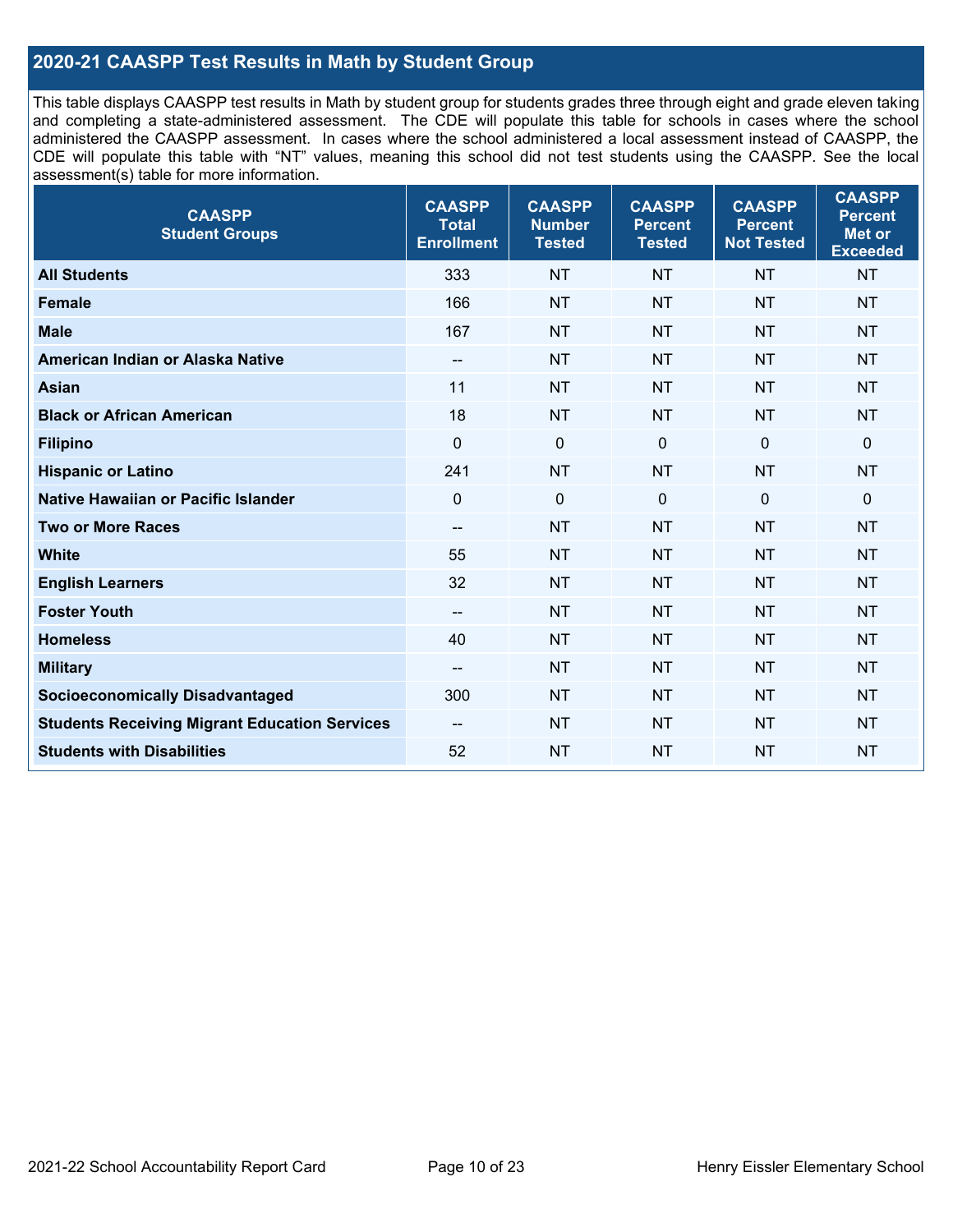## **2020-21 Local Assessment Test Results in ELA by Student Group**

This table displays Local Assessment test results in ELA by student group for students grades three through eight and grade eleven. LEAs/schools will populate this table for schools in cases where the school administered a local assessment. In cases where the school administered the CAASPP assessment, LEAs/schools will populate this table with "N/A" values in all cells, meaning this table is Not Applicable for this school.

| <b>STAR</b><br><b>Student Groups</b>                                                                                            | <b>STAR</b><br><b>Total</b><br><b>Enrollment</b> | <b>STAR</b><br><b>Number</b><br><b>Tested</b> | <b>STAR</b><br><b>Percent</b><br><b>Tested</b> | <b>STAR</b><br><b>Percent</b><br><b>Not Tested</b> | <b>STAR</b><br><b>Percent</b><br><b>At or Above</b><br><b>Grade Level</b> |
|---------------------------------------------------------------------------------------------------------------------------------|--------------------------------------------------|-----------------------------------------------|------------------------------------------------|----------------------------------------------------|---------------------------------------------------------------------------|
| <b>All Students</b>                                                                                                             | 482                                              | 443                                           | 91.90%                                         | 8.10%                                              | 33.40%                                                                    |
| <b>Female</b>                                                                                                                   | 238                                              | 171                                           | 71.80%                                         | 28.20%                                             | 26.90%                                                                    |
| <b>Male</b>                                                                                                                     | 244                                              | 171                                           | 70.10%                                         | 29.90%                                             | 21.10%                                                                    |
| American Indian or Alaska Native                                                                                                | --                                               | $\overline{\phantom{a}}$                      | --                                             |                                                    | --                                                                        |
| <b>Asian</b>                                                                                                                    | 12                                               | 12                                            | 100%                                           | 0%                                                 | 16.70%                                                                    |
| <b>Black or African American</b>                                                                                                | 17                                               | 16                                            | 94.10%                                         | 5.90%                                              | 18.80%                                                                    |
| <b>Filipino</b>                                                                                                                 | $\qquad \qquad -$                                | $\overline{\phantom{m}}$                      | --                                             | --                                                 | --                                                                        |
| <b>Hispanic or Latino</b>                                                                                                       | 376                                              | 245                                           | 65.20%                                         | 34.80%                                             | 21.60%                                                                    |
| Native Hawaiian or Pacific Islander                                                                                             |                                                  | $\overline{\phantom{m}}$                      |                                                |                                                    |                                                                           |
| <b>Two or More Races</b>                                                                                                        | --                                               | --                                            |                                                |                                                    | --                                                                        |
| <b>White</b>                                                                                                                    | 71                                               | 61                                            | 85.90%                                         | 16.40%                                             | 34.40%                                                                    |
| <b>English Learners</b>                                                                                                         | 57                                               | 29                                            | 50.90%                                         | 49.10%                                             | 3.40%                                                                     |
| <b>Foster Youth</b>                                                                                                             | --                                               | $\qquad \qquad -$                             |                                                | $\overline{\phantom{a}}$                           | --                                                                        |
| <b>Homeless</b>                                                                                                                 | 15                                               | 8                                             | 53.30%                                         | 46.70%                                             | 0.00%                                                                     |
| <b>Military</b>                                                                                                                 | --                                               | $\overline{\phantom{a}}$                      | --                                             | $\overline{\phantom{a}}$                           | $\overline{\phantom{a}}$                                                  |
| <b>Socioeconomically Disadvantaged</b>                                                                                          | 424                                              | 411                                           | 96.90%                                         | 3.10%                                              | 31.40%                                                                    |
| <b>Students Receiving Migrant Education Services</b>                                                                            | $\overline{\phantom{a}}$                         | $\overline{\phantom{a}}$                      | --                                             | $-$                                                | --                                                                        |
| <b>Students with Disabilities</b><br>*At or above the grade-level standard in the context of the local assessment administered. | 54                                               | 46                                            | 85.20%                                         | 14.80%                                             | 4.30%                                                                     |

## **2020-21 Local Assessment Test Results in Math by Student Group**

This table displays Local Assessment test results in Math by student group for students grades three through eight and grade eleven. LEAs/schools will populate this table for schools in cases where the school administered a local assessment. In cases where the school administered the CAASPP assessment, LEAs/schools will populate this table with "N/A" values in all cells, meaning this table is Not Applicable for this school.

| <b>STAR</b><br><b>Student Groups</b> | <b>STAR</b><br><b>Total</b><br><b>Enrollment</b> | <b>STAR</b><br><b>Number</b><br><b>Tested</b> | <b>STAR</b><br><b>Percent</b><br><b>Tested</b> | <b>STAR</b><br><b>Percent</b><br><b>Not Tested</b> | <b>STAR</b><br><b>Percent</b><br>At or Above<br><b>Grade Level</b> |
|--------------------------------------|--------------------------------------------------|-----------------------------------------------|------------------------------------------------|----------------------------------------------------|--------------------------------------------------------------------|
| <b>All Students</b>                  | 482                                              | 340                                           | 70.50%                                         | 29.50%                                             | 12.10%                                                             |
| <b>Female</b>                        | 238                                              | 170                                           | 71.40%                                         | 28.60%                                             | 11.20%                                                             |
| <b>Male</b>                          | 244                                              | 170                                           | 69.70%                                         | 30.30%                                             | 12.90%                                                             |
| American Indian or Alaska Native     | $- -$                                            | $\sim$ $\sim$                                 | $- -$                                          | $- -$                                              | --                                                                 |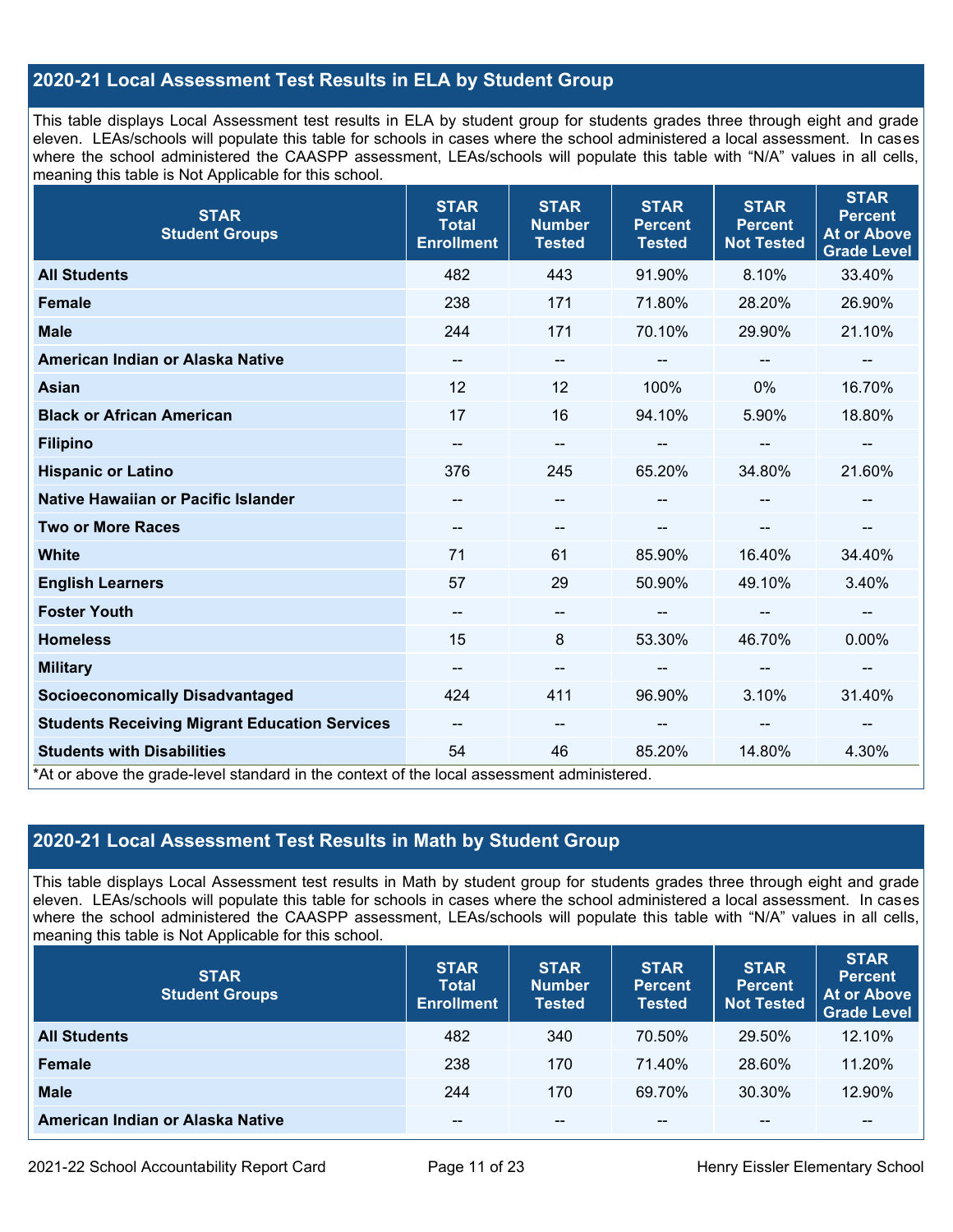| <b>Asian</b>                                                                               | 12                       | 12    | 100%    | $0\%$  | 16.70% |
|--------------------------------------------------------------------------------------------|--------------------------|-------|---------|--------|--------|
| <b>Black or African American</b>                                                           | 17                       | 17    | 100.00% | 0.00%  | 5.90%  |
| <b>Filipino</b>                                                                            | $\overline{\phantom{m}}$ | $- -$ | --      | --     | --     |
| <b>Hispanic or Latino</b>                                                                  | 376                      | 243   | 64.60%  | 35.40% | 11.10% |
| Native Hawaiian or Pacific Islander                                                        | --                       | --    | --      | --     | $-$    |
| <b>Two or More Races</b>                                                                   | $\overline{\phantom{m}}$ | --    | --      | --     | --     |
| <b>White</b>                                                                               | 71                       | 60    | 84.50%  | 18.30% | 18.30% |
| <b>English Learners</b>                                                                    | 57                       | 29    | 50.90%  | 49.10% | 6.90%  |
| <b>Foster Youth</b>                                                                        | --                       | $- -$ | --      | --     | --     |
| <b>Homeless</b>                                                                            | 15                       | 8     | 53.30%  | 46.70% | 0.00%  |
| <b>Military</b>                                                                            | --                       | --    | $- -$   | --     | --     |
| <b>Socioeconomically Disadvantaged</b>                                                     | 424                      | 395   | 93.20%  | 6.80%  | 13.00% |
| <b>Students Receiving Migrant Education Services</b>                                       | $\overline{\phantom{m}}$ | --    | $- -$   | --     | --     |
| <b>Students with Disabilities</b>                                                          | 54                       | 46    | 85.20%  | 14.80% | 4.30%  |
| *At or above the grade-level standard in the context of the local assessment administered. |                          |       |         |        |        |

## **CAASPP Test Results in Science for All Students**

This table displays the percentage of all students grades five, eight, and High School meeting or exceeding the State Standard.

The 2019-2020 data cells with N/A values indicate that the 2019-2020 data are not available due to the COVID-19 pandemic and resulting summative testing suspension. The Executive Order N-30-20 was issued which waived the assessment, accountability, and reporting requirements for the 2019-2020 school year.

For any 2020-2021 data cells with N/T values indicate that this school did not test students using the CAASPP Science.

| <b>Subject</b>                                                  | <b>School</b> | <b>School</b> | <b>District</b> | District | <b>State</b> | <b>State</b> |
|-----------------------------------------------------------------|---------------|---------------|-----------------|----------|--------------|--------------|
|                                                                 | 2019-20       | 2020-21       | 2019-20         | 2020-21  | 2019-20      | 2020-21      |
| <b>Science</b><br>$\sqrt{(grades 5, 8 \text{ and high school)}$ | N/A           | NT            | N/A             | NT       | N/A          | 28.72        |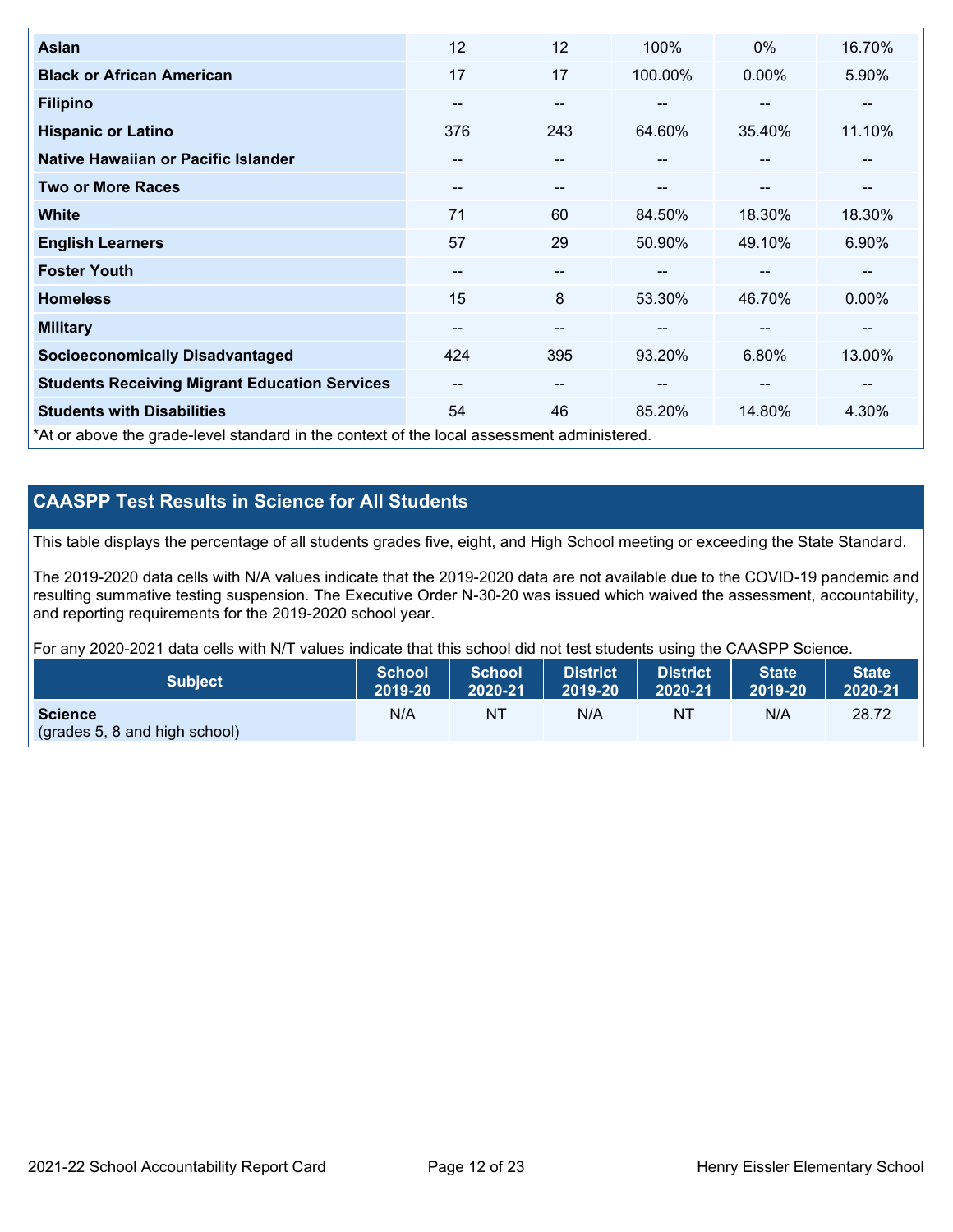## **2020-21 CAASPP Test Results in Science by Student Group**

This table displays CAASPP test results in Science by student group for students grades five, eight, and High School. For any data cells with N/T values indicate that this school did not test students using the CAASPP Science.

| <b>Student Group</b>                                 | <b>Total</b><br><b>Enrollment</b> | <b>Number</b><br><b>Tested</b> | <b>Percent</b><br><b>Tested</b> | <b>Percent</b><br><b>Not Tested</b> | <b>Percent</b><br><b>Met or</b><br><b>Exceeded</b> |
|------------------------------------------------------|-----------------------------------|--------------------------------|---------------------------------|-------------------------------------|----------------------------------------------------|
| <b>All Students</b>                                  | 91                                | <b>NT</b>                      | <b>NT</b>                       | <b>NT</b>                           | <b>NT</b>                                          |
| <b>Female</b>                                        | 45                                | <b>NT</b>                      | <b>NT</b>                       | <b>NT</b>                           | <b>NT</b>                                          |
| <b>Male</b>                                          | 46                                | <b>NT</b>                      | <b>NT</b>                       | <b>NT</b>                           | <b>NT</b>                                          |
| American Indian or Alaska Native                     | $\qquad \qquad -$                 | <b>NT</b>                      | <b>NT</b>                       | <b>NT</b>                           | <b>NT</b>                                          |
| <b>Asian</b>                                         | --                                | <b>NT</b>                      | <b>NT</b>                       | <b>NT</b>                           | <b>NT</b>                                          |
| <b>Black or African American</b>                     | --                                | <b>NT</b>                      | <b>NT</b>                       | <b>NT</b>                           | <b>NT</b>                                          |
| <b>Filipino</b>                                      | $\Omega$                          | $\mathbf 0$                    | $\Omega$                        | $\mathbf{0}$                        | $\mathbf 0$                                        |
| <b>Hispanic or Latino</b>                            | 64                                | <b>NT</b>                      | <b>NT</b>                       | <b>NT</b>                           | <b>NT</b>                                          |
| Native Hawaiian or Pacific Islander                  | $\mathbf 0$                       | $\mathbf 0$                    | $\Omega$                        | $\mathbf 0$                         | $\mathbf 0$                                        |
| <b>Two or More Races</b>                             | $-$                               | <b>NT</b>                      | <b>NT</b>                       | <b>NT</b>                           | <b>NT</b>                                          |
| <b>White</b>                                         | 17                                | <b>NT</b>                      | <b>NT</b>                       | <b>NT</b>                           | <b>NT</b>                                          |
| <b>English Learners</b>                              | --                                | <b>NT</b>                      | <b>NT</b>                       | <b>NT</b>                           | <b>NT</b>                                          |
| <b>Foster Youth</b>                                  | $\mathbf 0$                       | $\mathbf 0$                    | $\mathbf 0$                     | $\mathbf 0$                         | $\mathbf 0$                                        |
| <b>Homeless</b>                                      | $\overline{\phantom{a}}$          | <b>NT</b>                      | <b>NT</b>                       | <b>NT</b>                           | <b>NT</b>                                          |
| <b>Military</b>                                      | --                                | <b>NT</b>                      | <b>NT</b>                       | <b>NT</b>                           | <b>NT</b>                                          |
| <b>Socioeconomically Disadvantaged</b>               | 81                                | <b>NT</b>                      | <b>NT</b>                       | <b>NT</b>                           | <b>NT</b>                                          |
| <b>Students Receiving Migrant Education Services</b> | --                                | <b>NT</b>                      | <b>NT</b>                       | <b>NT</b>                           | <b>NT</b>                                          |
| <b>Students with Disabilities</b>                    | --                                | <b>NT</b>                      | <b>NT</b>                       | <b>NT</b>                           | <b>NT</b>                                          |

## **B. Pupil Outcomes State Priority: Other Pupil Outcomes**

The SARC provides the following information relevant to the State priority: Other Pupil Outcomes (Priority 8): Pupil outcomes in the subject area of physical education.

## **2020-21 California Physical Fitness Test Results**

Due to the COVID-19 crisis, the Physical Fitness Test was suspended during the 2020-2021 school year and therefore no data are reported and each cell in this table is populated with "N/A."

| <b>Grade Level</b> | <b>Four of Six Fitness Standards</b> | <b>Five of Six Fitness Standards</b> | Percentage of Students Meeting   Percentage of Students Meeting   Percentage of Students Meeting<br><b>Six of Six Fitness Standards</b> |
|--------------------|--------------------------------------|--------------------------------------|-----------------------------------------------------------------------------------------------------------------------------------------|
| Grade 5            | N/A                                  | N/A                                  | N/A                                                                                                                                     |
| Grade 7            | N/A                                  | N/A                                  | N/A                                                                                                                                     |
| Grade 9            | N/A                                  | N/A                                  | N/A                                                                                                                                     |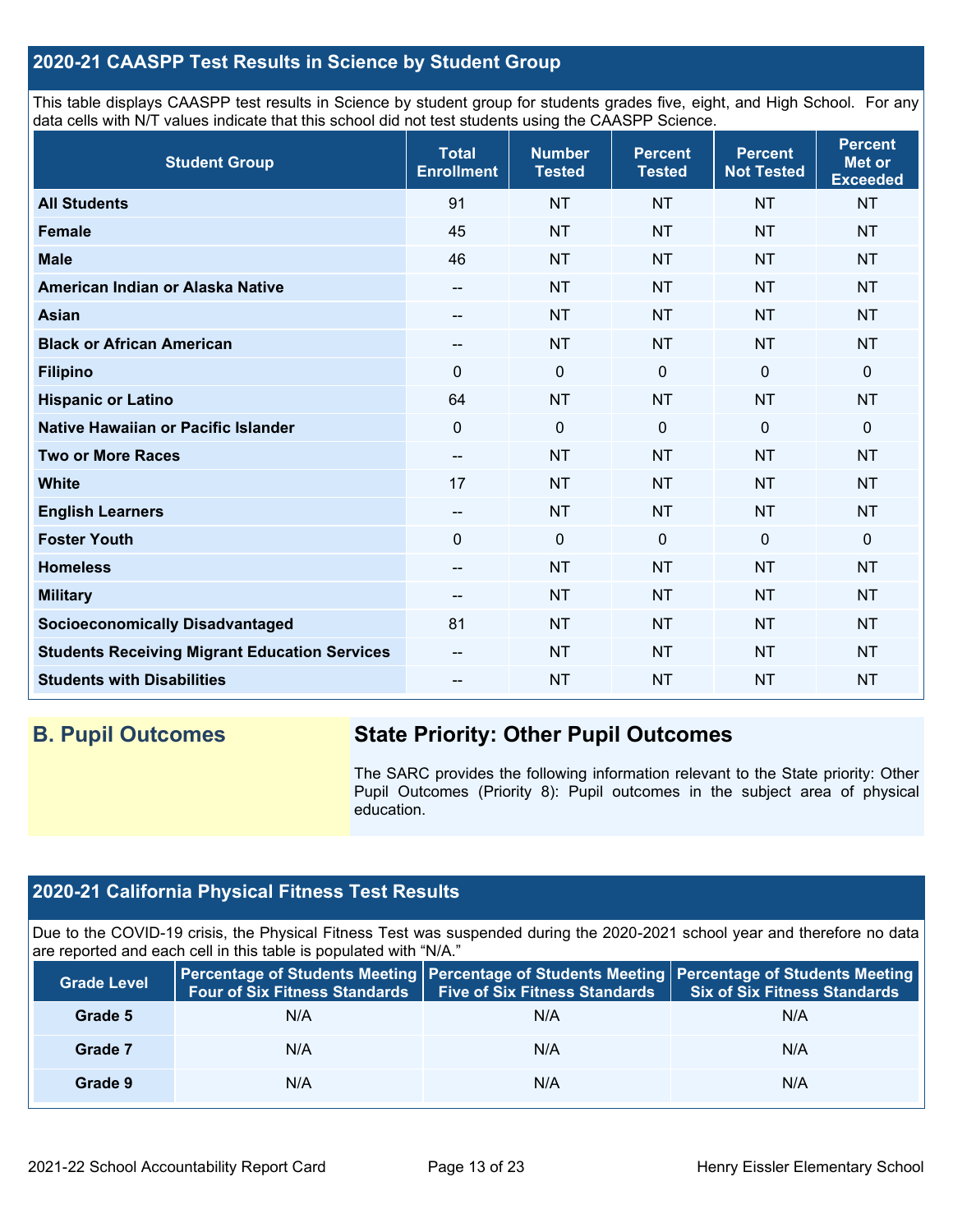## **C. Engagement State Priority: Parental Involvement**

The SARC provides the following information relevant to the State priority: Parental Involvement (Priority 3): Efforts the school district makes to seek parent input in making decisions regarding the school district and at each school site.

## **2021-22 Opportunities for Parental Involvement**

Eissler parents are involved in many aspects of the school both formally through the various District Advisory Committees, School Site Council, English Learners Advisory Committee, African American Advisory Committee, and informally through classroom visits, Parent Conferences, Parent Education Nights, Parent Cafes, MTSS Team meetings and Individualized Educational Program meetings. COVID19 prevents parents from visiting the school during the 2020-2021 school year. The school maintains a visitor policy that on normal years encourages parent participation in the classroom while keeping interruptions of instruction at a minimum. A monthly newsletter and calendar are published which contain information about the school that parents find necessary and useful. Back-to-School Night is canceled due to COVID19, but an annual Title 1 meeting will be held held during a virtual Parent Café. Parent Orientations will be held virtually in the fall to go over the standard-based curriculum, and to share virtual classroom rules and expectations for student success. Additionally, parent conferences will be held virtually in October and March so teachers can share individual student progress reports and work collaboratively with families. Parents were able to engage with their children at virtual school functions during Science Night, Literacy Night, Math Night, and Art Night. Opportunities for parental involvement are facilitated by the our Family and Community Engagement Liaison, Teachers, and Support Staff. Information and communications are disseminated through Eissler websites, Parent Square, Parent Portal, robocalls, and the marque and are provided to families in English and Spanish. For details about meeting dates and times for all parent activities, please contact the Eissler School Office at (661) 631-5250.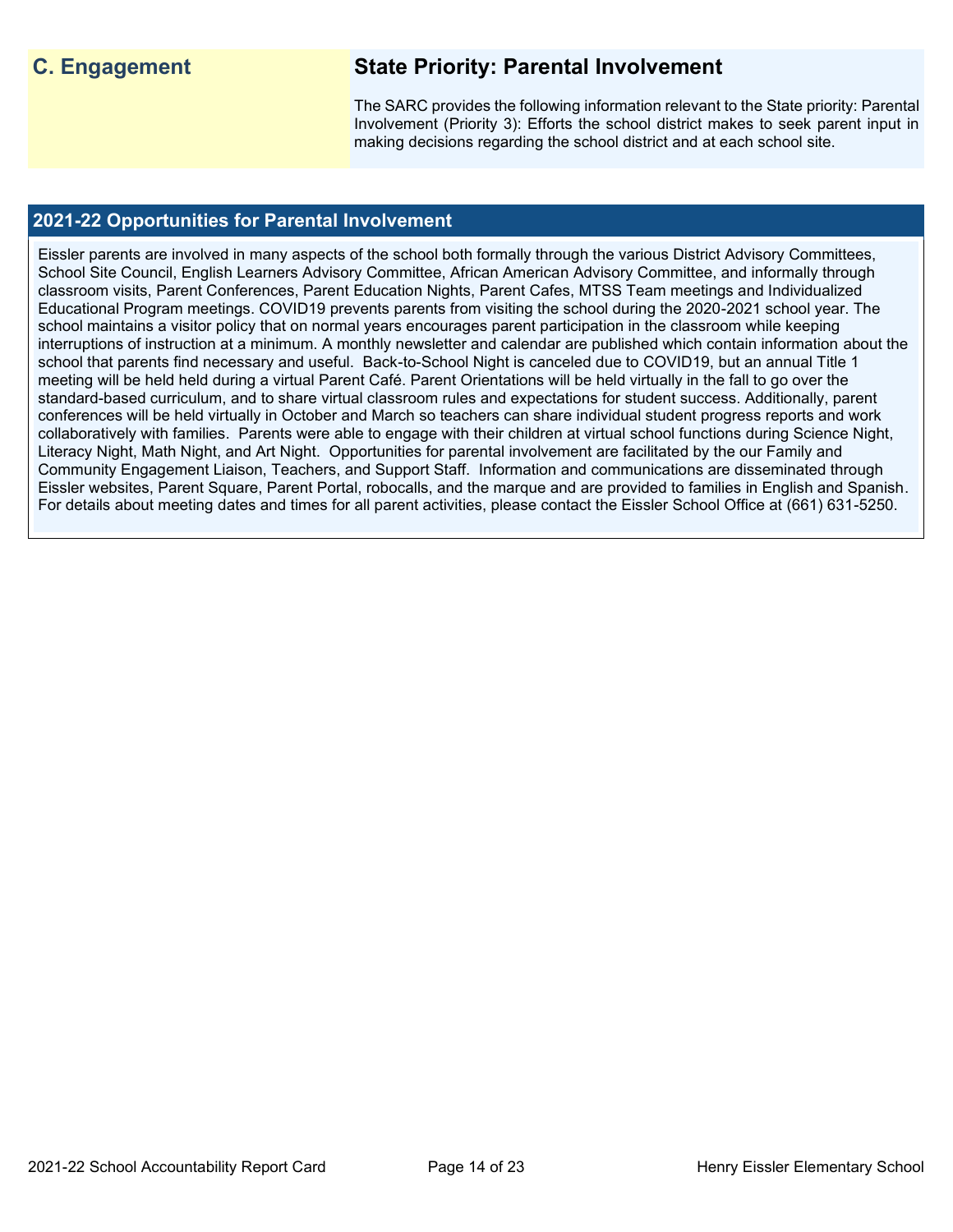## **2020-21 Chronic Absenteeism by Student Group**

| <b>Student Group</b>                                 | <b>Cumulative</b><br><b>Enrollment</b> | <b>Chronic</b><br><b>Absenteeism</b><br><b>Eligible Enrollment</b> | <b>Chronic</b><br><b>Absenteeism</b><br><b>Count</b> | <b>Chronic</b><br><b>Absenteeism</b><br><b>Rate</b> |
|------------------------------------------------------|----------------------------------------|--------------------------------------------------------------------|------------------------------------------------------|-----------------------------------------------------|
| <b>All Students</b>                                  | 613                                    | 597                                                                | 60                                                   | 10.1                                                |
| <b>Female</b>                                        | 310                                    | 301                                                                | 29                                                   | 9.6                                                 |
| <b>Male</b>                                          | 303                                    | 296                                                                | 31                                                   | 10.5                                                |
| American Indian or Alaska Native                     | $\overline{4}$                         | 4                                                                  | $\mathbf{0}$                                         | 0.0                                                 |
| <b>Asian</b>                                         | 19                                     | 19                                                                 | $\mathbf{0}$                                         | 0.0                                                 |
| <b>Black or African American</b>                     | 33                                     | 31                                                                 | 10                                                   | 32.3                                                |
| <b>Filipino</b>                                      | $\mathbf{0}$                           | $\mathbf 0$                                                        | $\Omega$                                             | 0.0                                                 |
| <b>Hispanic or Latino</b>                            | 461                                    | 450                                                                | 42                                                   | 9.3                                                 |
| <b>Native Hawaiian or Pacific Islander</b>           | 1                                      | 1                                                                  | $\mathbf 0$                                          | 0.0                                                 |
| <b>Two or More Races</b>                             | 6                                      | 6                                                                  | $\mathbf 0$                                          | 0.0                                                 |
| <b>White</b>                                         | 89                                     | 86                                                                 | 8                                                    | 9.3                                                 |
| <b>English Learners</b>                              | 63                                     | 62                                                                 | 6                                                    | 9.7                                                 |
| <b>Foster Youth</b>                                  | 6                                      | 6                                                                  | $\mathbf{0}$                                         | 0.0                                                 |
| <b>Homeless</b>                                      | 38                                     | 38                                                                 | $\overline{7}$                                       | 18.4                                                |
| <b>Socioeconomically Disadvantaged</b>               | 558                                    | 543                                                                | 59                                                   | 10.9                                                |
| <b>Students Receiving Migrant Education Services</b> | 3                                      | 3                                                                  | $\mathbf{0}$                                         | 0.0                                                 |
| <b>Students with Disabilities</b>                    | 82                                     | 80                                                                 | 9                                                    | 11.3                                                |

## **C. Engagement State Priority: School Climate**

The SARC provides the following information relevant to the State priority: School Climate (Priority 6):

- Pupil suspension rates;
- Pupil expulsion rates; and
- Other local measures on the sense of safety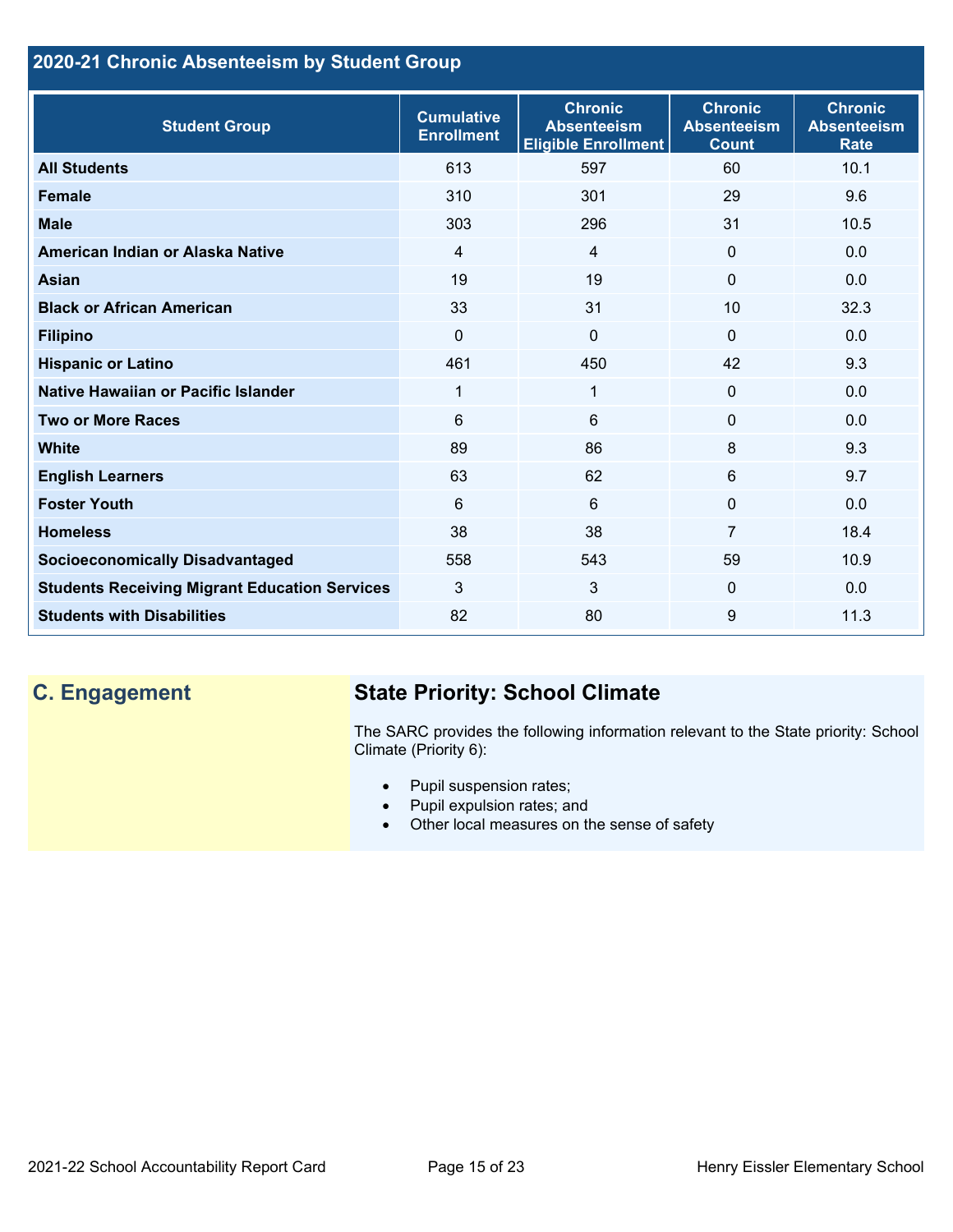### **Suspensions and Expulsions**

This table displays suspensions and expulsions data collected between July through June, each full school year respectively. Data collected during the 2020-21 school year may not be comparable to earlier years of this collection due to differences in learning mode instruction in response to the COVID-19 pandemic.

| <b>Subject</b>     | <b>School</b><br>2018-19 | <b>School</b><br>2020-21 | <b>District</b><br>2018-19 | <b>District</b><br>2020-21 | <b>State</b><br>2018-19 | <b>State</b><br>2020-21 |
|--------------------|--------------------------|--------------------------|----------------------------|----------------------------|-------------------------|-------------------------|
| <b>Suspensions</b> | 0.79                     | 0.00                     | 2.08                       | 0.03                       | 3.47                    | 0.20                    |
| <b>Expulsions</b>  | 0.00                     | 0.00                     | 0.06                       | 0.00                       | 0.08                    | 0.00                    |

This table displays suspensions and expulsions data collected between July through February, partial school year due to the COVID-19 pandemic. The 2019-2020 suspensions and expulsions rate data are not comparable to other year data because the 2019-2020 school year is a partial school year due to the COVID-19 crisis. As such, it would be inappropriate to make any comparisons in rates of suspensions and expulsions in the 2019-2020 school year compared to other school years.

| <b>Subject</b>     | School<br>2019-20 | <b>District</b><br>2019-20 | <b>State</b><br>2019-20 |
|--------------------|-------------------|----------------------------|-------------------------|
| <b>Suspensions</b> | 1.09              | 1.43                       | 2.45                    |
| <b>Expulsions</b>  | 0.00              | 0.01                       | 0.05                    |

## **2020-21 Suspensions and Expulsions by Student Group**

| <b>Student Group</b>                                 | <b>Suspensions Rate</b> | <b>Expulsions Rate</b> |
|------------------------------------------------------|-------------------------|------------------------|
| <b>All Students</b>                                  | 0.00                    | 0.00                   |
| <b>Female</b>                                        | 0.00                    | 0.00                   |
| <b>Male</b>                                          | 0.00                    | 0.00                   |
| American Indian or Alaska Native                     | 0.00                    | 0.00                   |
| <b>Asian</b>                                         | 0.00                    | 0.00                   |
| <b>Black or African American</b>                     | 0.00                    | 0.00                   |
| <b>Filipino</b>                                      | 0.00                    | 0.00                   |
| <b>Hispanic or Latino</b>                            | 0.00                    | 0.00                   |
| Native Hawaiian or Pacific Islander                  | 0.00                    | 0.00                   |
| <b>Two or More Races</b>                             | 0.00                    | 0.00                   |
| <b>White</b>                                         | 0.00                    | 0.00                   |
| <b>English Learners</b>                              | 0.00                    | 0.00                   |
| <b>Foster Youth</b>                                  | 0.00                    | 0.00                   |
| <b>Homeless</b>                                      | 0.00                    | 0.00                   |
| <b>Socioeconomically Disadvantaged</b>               | 0.00                    | 0.00                   |
| <b>Students Receiving Migrant Education Services</b> | 0.00                    | 0.00                   |
| <b>Students with Disabilities</b>                    | 0.00                    | 0.00                   |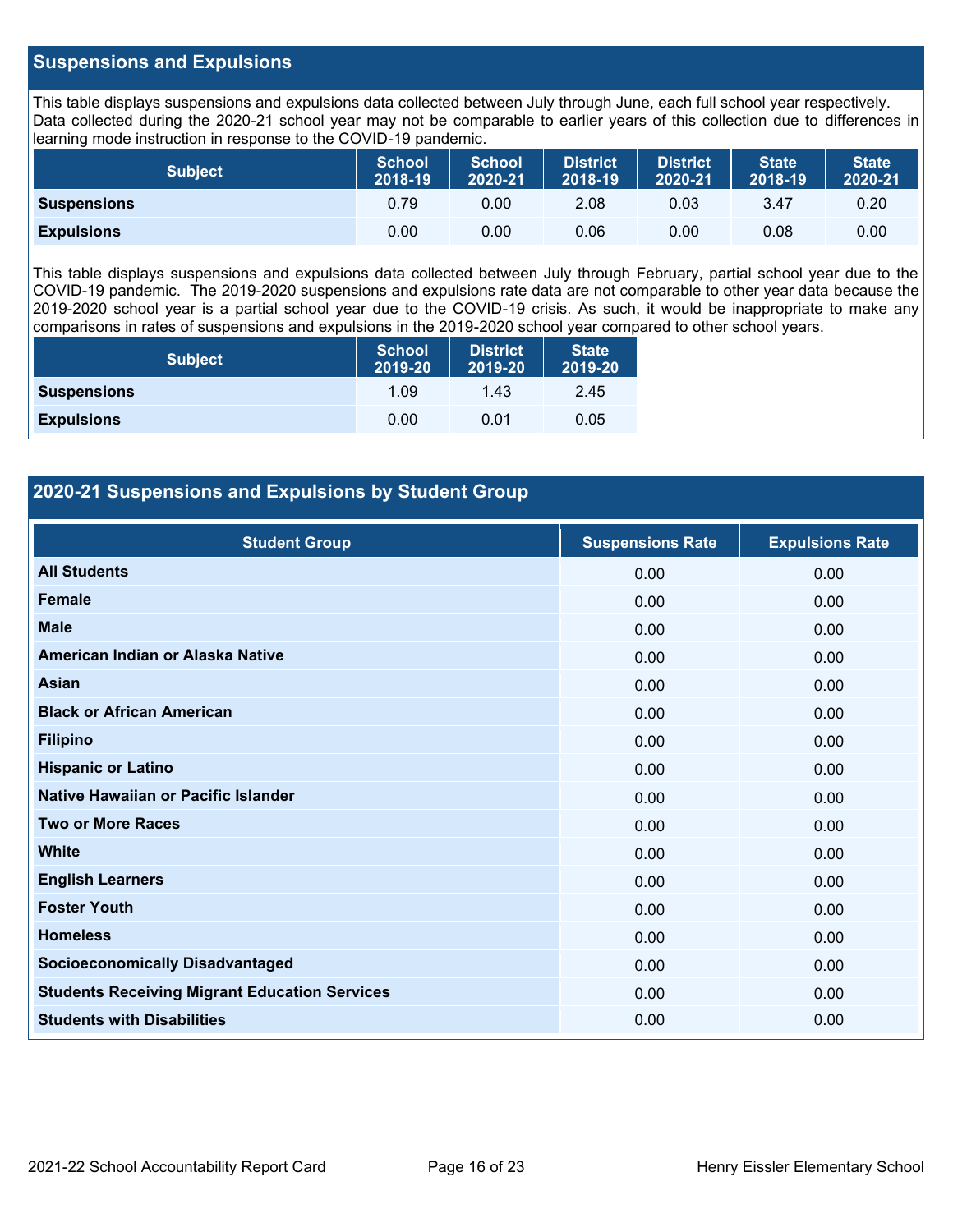### **2021-22 School Safety Plan**

Eissler established its Comprehensive School Safety Plan in 1998. A law enforcement officer specializing in safety provided direction in the establishment of the School Safety Plan. Eissler's School Safety Plan is current and is updated annually. It was presented and approved by School Site Council on February 16, 2021. Key elements of Eissler's School Safety Plan include the following: (a) routine and emergency disaster procedures; (b) suspension, and expulsion procedures; (c) teacher notification of pupils with a specific discipline history; (d) child abuse reporting procedures, (e) the district's sexual harassment policy; (f) school crime data; (g) the student dress code; (h) safe entrance and exit procedures; (i) the civil defense and disaster plan; and (j) discipline rules and procedures. Our overall goal is to maintain a safe and orderly school environment conducive to learning.

## **D. Other SARC Information Information Required in the SARC**

The information in this section is required to be in the SARC but is not included in the state priorities for LCFF.

### **2018-19 Elementary Average Class Size and Class Size Distribution**

This table displays the 2018-19 average class size and class size distribution. The columns titled "Number of Classes" indicates how many classes fall into each size category (a range of total students per class). The "Other" category is for multigrade level classes.

| <b>Grade Level</b> | <b>Average</b><br><b>Class Size</b> | <b>1-20 Students</b> | Number of Classes with   Number of Classes with   Number of Classes with<br>21-32 Students | 33+ Students |
|--------------------|-------------------------------------|----------------------|--------------------------------------------------------------------------------------------|--------------|
| κ                  | 20                                  |                      |                                                                                            |              |
|                    | 15                                  |                      |                                                                                            |              |
|                    | 16                                  | 5                    |                                                                                            |              |
|                    | 18                                  |                      | 4                                                                                          |              |
|                    | 18                                  |                      |                                                                                            |              |
|                    | 23                                  |                      | З                                                                                          |              |
|                    | 28                                  |                      |                                                                                            |              |

## **2019-20 Elementary Average Class Size and Class Size Distribution**

This table displays the 2019-20 average class size and class size distribution. The columns titled "Number of Classes" indicates how many classes fall into each size category (a range of total students per class). The "Other" category is for multi-grade level classes.

| <b>Grade Level</b> | Average<br><b>Class Size</b> | 1-20 Students  | Number of Classes with   Number of Classes with  <br>21-32 Students | <b>Number of Classes with</b><br>33+ Students |
|--------------------|------------------------------|----------------|---------------------------------------------------------------------|-----------------------------------------------|
| K                  | 18                           | 2              | 3                                                                   |                                               |
|                    | 23                           |                | 3                                                                   |                                               |
|                    | 16                           | $\overline{4}$ |                                                                     |                                               |
|                    | 19                           | 4              |                                                                     |                                               |
|                    | 24                           |                | 3                                                                   |                                               |
| 5                  | 21                           |                | 3                                                                   |                                               |
| 6                  | 19                           | っ              | 3                                                                   |                                               |
| <b>Other</b>       | 10                           |                |                                                                     |                                               |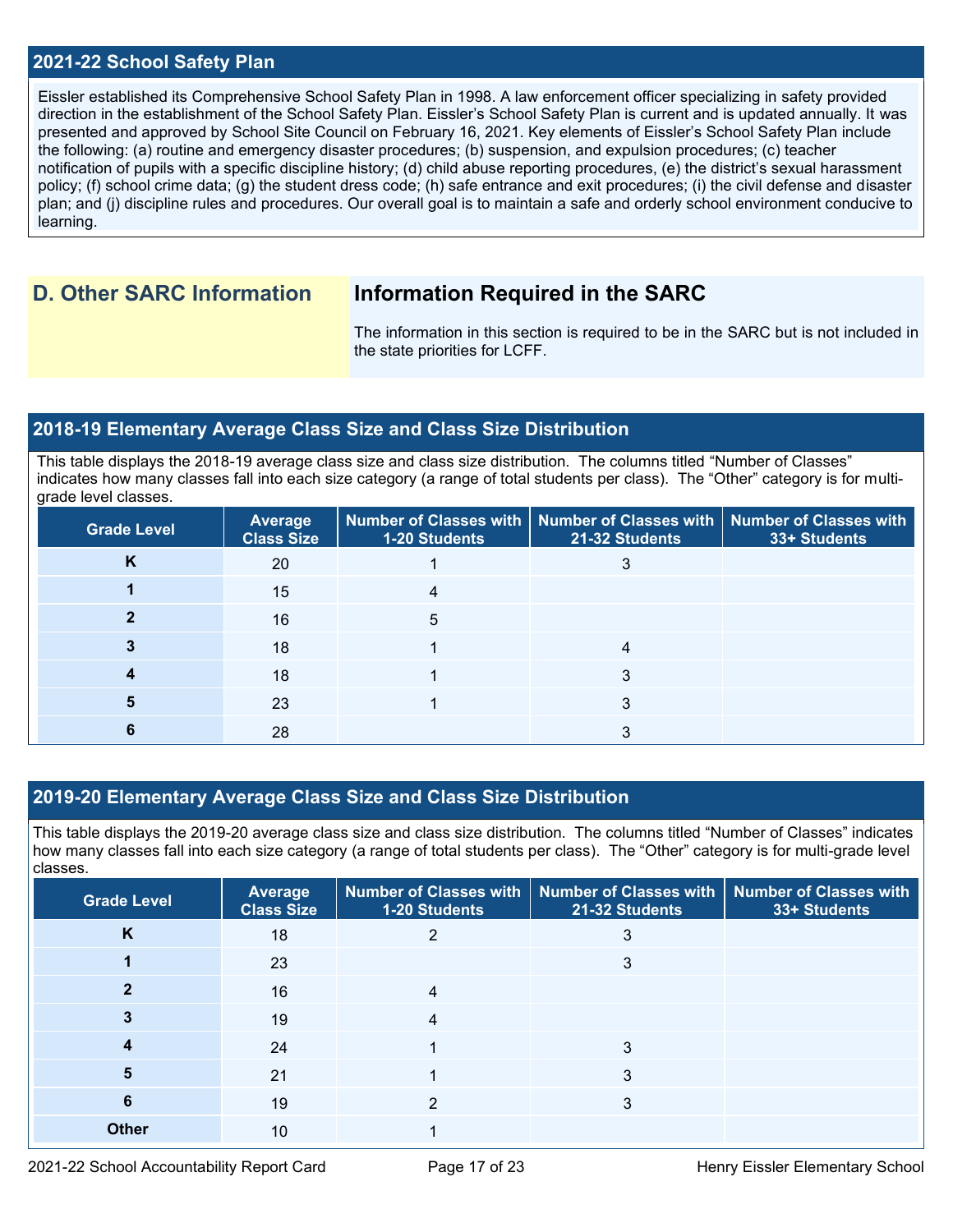## **2020-21 Elementary Average Class Size and Class Size Distribution**

This table displays the 2020-21 average class size and class size distribution. The columns titled "Number of Classes" indicates how many classes fall into each size category (a range of total students per class). The "Other" category is for multi-grade level classes.

| <b>Grade Level</b> | Average<br><b>Class Size</b> | 1-20 Students | Number of Classes with   Number of Classes with   Number of Classes with<br>21-32 Students | 33+ Students |
|--------------------|------------------------------|---------------|--------------------------------------------------------------------------------------------|--------------|
| K                  | 14                           | 2             | 3                                                                                          |              |
|                    | 27                           |               | 3                                                                                          |              |
|                    | 26                           |               | 3                                                                                          |              |
|                    | 15                           | ≘             | 3                                                                                          |              |
| 4                  | 20                           | 2             | 3                                                                                          |              |
| 5                  | 21                           | 2             | 2                                                                                          |              |
| 6                  | 18                           | っ             | 3                                                                                          |              |
| <b>Other</b>       | 6                            | 5             |                                                                                            |              |

## **2020-21 Ratio of Pupils to Academic Counselor**

This table displays the ratio of pupils to Academic Counselor. One full time equivalent (FTE) equals one staff member working full time; one FTE could also represent two staff members who each work 50 percent of full time.

| Title                               | <b>Ratio</b> |
|-------------------------------------|--------------|
| <b>Pupils to Academic Counselor</b> |              |

## **2020-21 Student Support Services Staff**

This table displays the number of FTE support staff assigned to this school. One full time equivalent (FTE) equals one staff member working full time; one FTE could also represent two staff members who each work 50 percent of full time.

| <b>Title</b>                                                         | <b>Number of FTE Assigned to School</b> |
|----------------------------------------------------------------------|-----------------------------------------|
| <b>Counselor (Academic, Social/Behavioral or Career Development)</b> | $\mathbf{0}$                            |
| Library Media Teacher (Librarian)                                    | $\mathbf 0$                             |
| <b>Library Media Services Staff (Paraprofessional)</b>               | $\mathbf{0}$                            |
| <b>Psychologist</b>                                                  | $\mathbf{0}$                            |
| <b>Social Worker</b>                                                 | $\mathbf{0}$                            |
| <b>Speech/Language/Hearing Specialist</b>                            | $\mathbf{0}$                            |
| <b>Resource Specialist (non-teaching)</b>                            | $\mathbf{0}$                            |
| <b>Other</b>                                                         | 0.6                                     |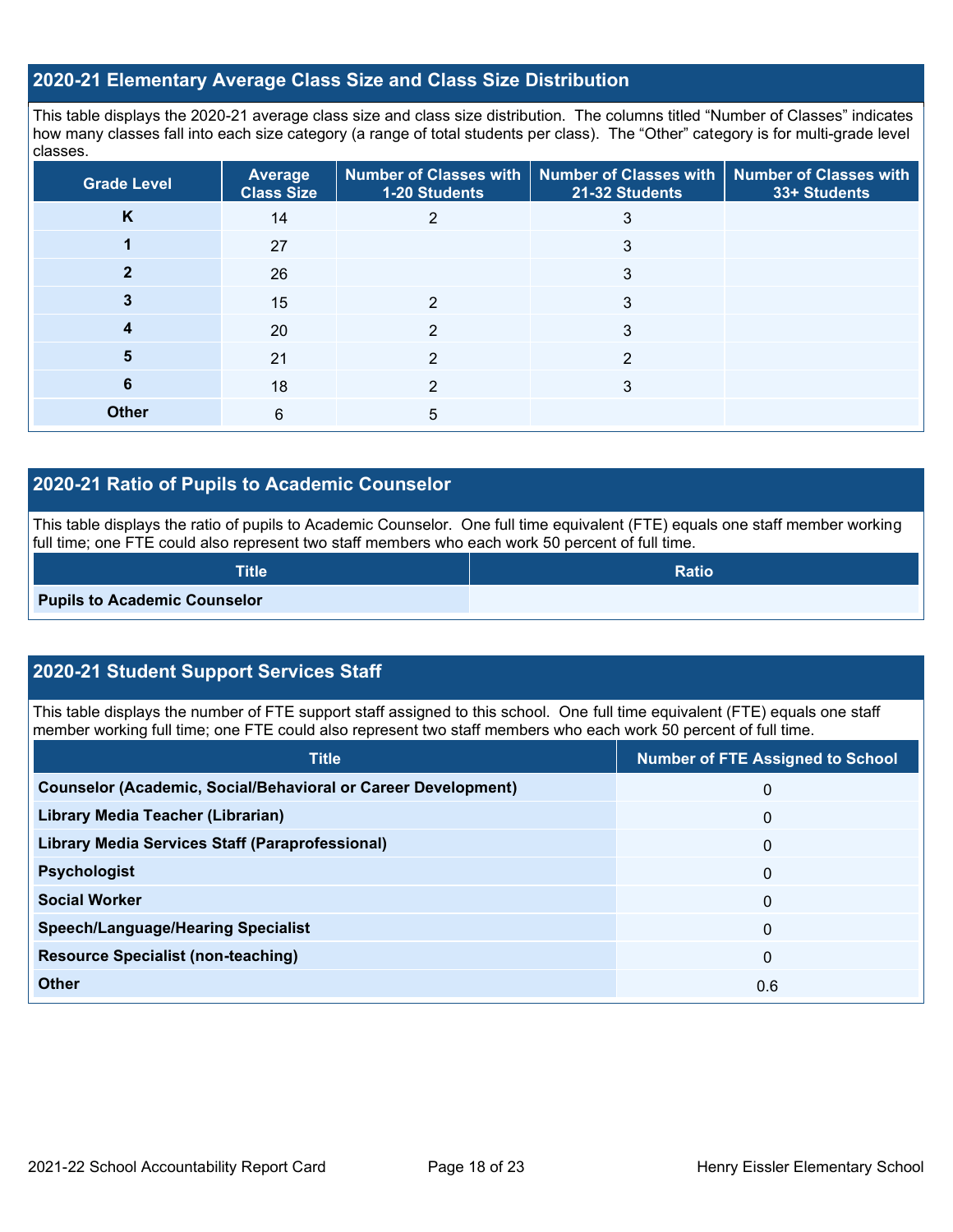### **2019-20 Expenditures Per Pupil and School Site Teacher Salaries**

This table displays the 2019-20 expenditures per pupil and average teach salary for this school. Cells with N/A values do not require data.

| Level                                                | <b>Total</b><br><b>Expenditures</b><br><b>Per Pupil</b> | <b>Expenditures</b><br><b>Per Pupil</b><br>(Restricted) | <b>Expenditures</b><br><b>Per Pupil</b><br>(Unrestricted) | <b>Average</b><br><b>Teacher</b><br><b>Salary</b> |
|------------------------------------------------------|---------------------------------------------------------|---------------------------------------------------------|-----------------------------------------------------------|---------------------------------------------------|
| <b>School Site</b>                                   | \$8,396                                                 | \$2,375                                                 | \$6.021                                                   | \$75,268                                          |
| <b>District</b>                                      | N/A                                                     | N/A                                                     | \$3.176                                                   | \$75,963                                          |
| <b>Percent Difference - School Site and District</b> | N/A                                                     | N/A                                                     | 61.9                                                      | $-0.9$                                            |
| <b>State</b>                                         |                                                         |                                                         | \$8,444                                                   | \$85,863                                          |
| <b>Percent Difference - School Site and State</b>    | N/A                                                     | N/A                                                     | $-33.5$                                                   | $-13.2$                                           |

## **2020-21 Types of Services Funded**

TITLE I After School Program Migrant Ed. Special Ed. FFVP School Site Supplemental Funds NSLP

### **2019-20 Teacher and Administrative Salaries**

This table displays the 2019-20 Teacher and Administrative salaries. For detailed information on salaries, see the CDE Certification Salaries & Benefits web page at [http://www.cde.ca.gov/ds/fd/cs/.](http://www.cde.ca.gov/ds/fd/cs/)

| Category                                             | <b>District</b><br><b>Amount</b> | <b>State Average</b><br>for Districts<br>in Same Category |
|------------------------------------------------------|----------------------------------|-----------------------------------------------------------|
| <b>Beginning Teacher Salary</b>                      | \$50,328                         | \$52,060                                                  |
| <b>Mid-Range Teacher Salary</b>                      | \$75,872                         | \$84,043                                                  |
| <b>Highest Teacher Salary</b>                        | \$100,272                        | \$107,043                                                 |
| <b>Average Principal Salary (Elementary)</b>         | \$144,130                        | \$133,582                                                 |
| <b>Average Principal Salary (Middle)</b>             | \$142,165                        | \$138,803                                                 |
| <b>Average Principal Salary (High)</b>               | \$0                              | \$133,845                                                 |
| <b>Superintendent Salary</b>                         | \$265,178                        | \$240,628                                                 |
| <b>Percent of Budget for Teacher Salaries</b>        | 30%                              | 35%                                                       |
| <b>Percent of Budget for Administrative Salaries</b> | 5%                               | 5%                                                        |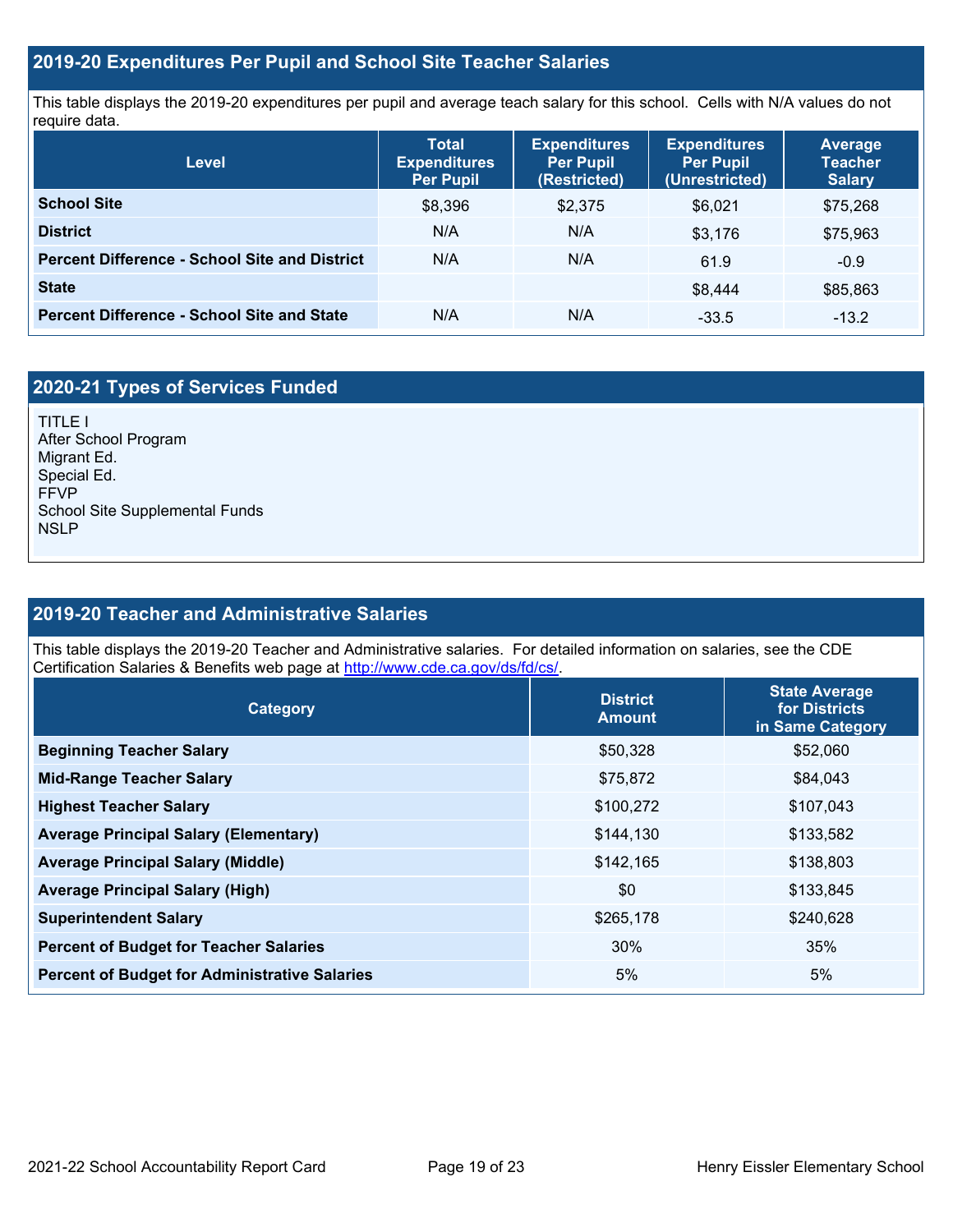### **Professional Development**

Professional development is designed to provide continuous learning opportunities for administrators, teachers, and classified personnel. Training opportunities affirm the basic philosophy of education that learning is a lifelong process that contributes to the well-being of the students, teachers, administrators, and community. Professional Development is an essential component of effective instruction and student learning.

All training revolves around identified needs of students and adults for the purpose of the improvement of instruction and increasing content knowledge. Central to all training are student achievement data, district focus areas, the Common Core State Standards, the state adopted standards-based instructional materials, and strategies to effectively teach the academic content standards to all students.

During 2020-2021, school year district professional development focused on virtual instruction due to the pandemic. In preparation of the school year, teachers were offered three full days of professional development during the summer. Regularly scheduled office hours and focused professional development was provided on a monthly basis during the school year. Topics addressed navigating platforms being used during virtual learning, increasing student engagement and addressing the common core state standards through distance learning.

Additional support was provided by academic coaches and district specialists for reading/language arts, mathematics, science, writing and social emotional learning. The district provided time and resources for collaboration, planning, and professional development. Additionally, professional development on Multi-Tiered Systems of Support and Support to school and district teams.

Teachers new to the District received four days of professional development prior to the beginning of the school year focused on orientation to District and school site policies and services, Common Core State Standards, classroom management, curriculum and pacing, using technology and setting up the classroom. Teachers in their second year with the District received two days of professional development prior to the beginning of the school year provided by the school site and focused on improving best practices.

New teachers with California preliminary credentials received professional development through the Bakersfield City School District (BCSD) Teacher Induction Program (TIP). The focus of BCSD TIP is being mentored by an experienced teacher, growing in the California Standards for the Teaching Profession (CSTP) and meeting the California Induction standards. The culmination of TIP is the recommendation for the CA Clear Credential. Each TIP teacher was assigned a veteran teacher who served as a mentor. The mentors received on-going professional development in coaching/mentoring strategies, instructional strategies, and guiding cycles of inquiry. Professional development was provided through individual mentoring, monthly meetings, and after-school workshops.

Intern teachers received professional development at monthly meetings focusing on the initial teaching skills of the CSTP including classroom management, lesson planning, assessment, and establishing a climate that is conducive to student achievement. Each Intern was assigned a mentor that provided day-to-day support in these areas as well as advisement toward meeting credential requirements. Mentors received monthly professional development in meeting the needs of Intern teachers. Interns also received coursework and supervision from universities partnered with BCSD to provide the Intern Program.

Teachers on Short Term Staffing Permits (STSPs) were provided mentors and monthly trainings on beginning pedagogy and best teaching practices. Each teacher on a STSP designed a plan to meet requirements to move to a CA Intern or Preliminary Credential. Support was provided for required testing and BCSD staff worked closely with university partners to ensure teachers on permits were taking prerequisite requirements to move to credentials.

Teachers on Provisional Intern Permits (PIPs) were provided a weekly cohort meeting focused on beginning pedagogy. Two cohort meetings occurred weekly to allow teachers on a PIP to work around university course schedules. Support was provided for required testing and BCSD staff worked closely with university partners to ensure teachers on permits were taking prerequisite requirements to move to credentials.

This table displays the number of school days dedicated to staff development and continuous improvement.

| <b>Subiect</b>                                                                  |  | $\vert$ 2019-20 $\vert$ 2020-21 $\vert$ 2021-22 $\vert$ |
|---------------------------------------------------------------------------------|--|---------------------------------------------------------|
| Number of school days dedicated to Staff Development and Continuous Improvement |  |                                                         |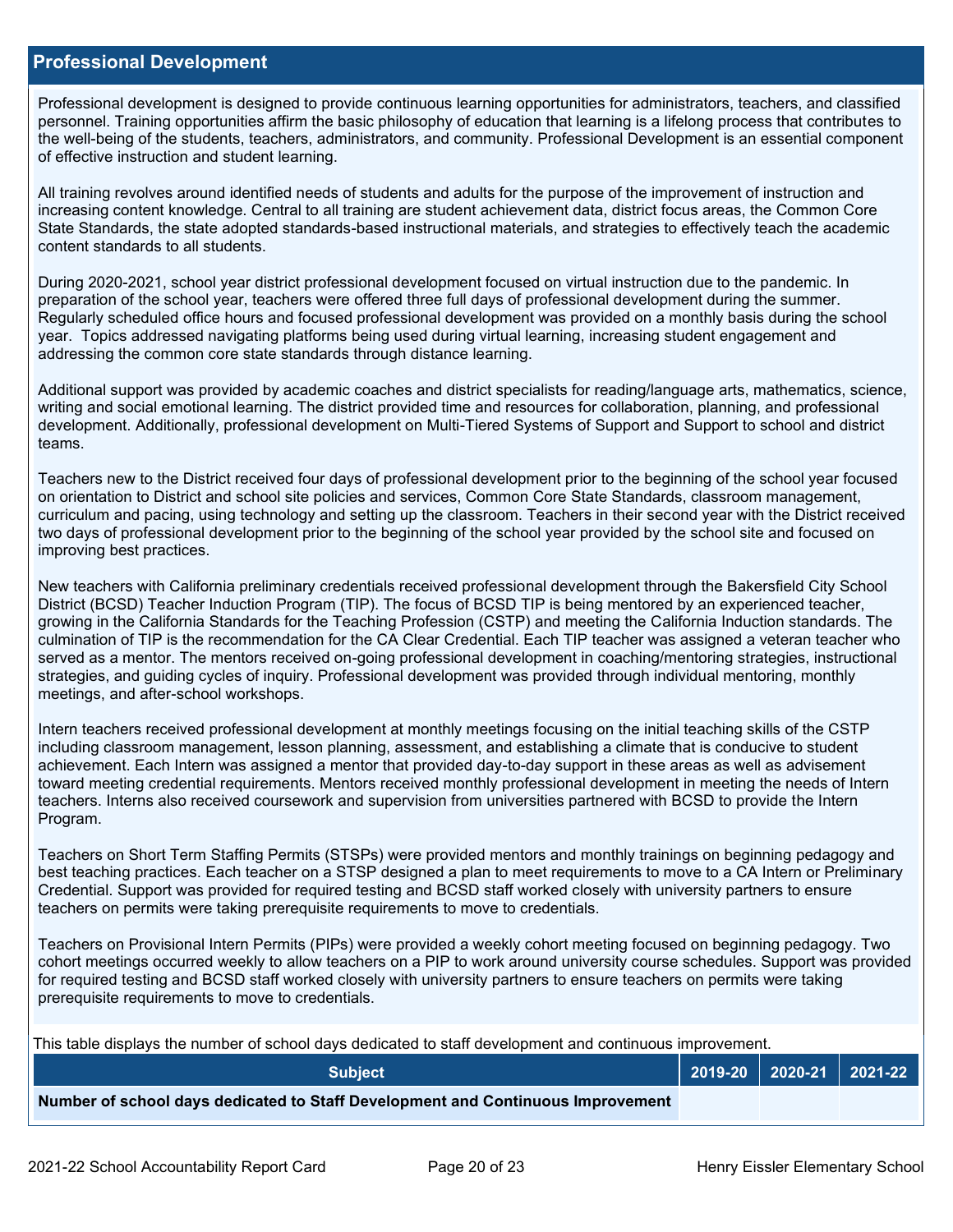# **Bakersfield City School District 2020-21 Local Accountability Report Card (LARC) Addendum**

## **Local Accountability Report Card (LARC) Addendum**

**2020-21 Local Accountability Report Card (LARC) Addendum Overview**



On July 14, 2021, the California State Board of Education (SBE) determined that the California Department of Education (CDE) will use the SARC as the mechanism to conduct a one-time data collection of the LEA-level aggregate test results of all school's local assessments administered during the 2020–2021 school year in order to meet the federal Every Students Succeeds Act (ESSA) reporting requirement for the Local Educational Agency Accountability Report Cards (LARCs).

Each local educational agency (LEA) is responsible for preparing and posting their annual LARC in accordance with the federal ESSA. As a courtesy, the CDE prepares and posts the LARCs on behalf of all LEAs.

Only for the 2020–2021 school year and the 2020–2021 LARCs, LEAs are required to report their aggregate local assessments test results at the LEA-level to the CDE by populating the tables below via the SARC. These data will be used to meet the LEAs' federal requirement for their LARCs. Note that it is the responsibility of the school and LEA to ensure that all student privacy and suppression rules are in place when reporting data in Tables 3 and 4 in the Addendum, as applicable.

The tables below are not part of the SBE approved 2020–2021 SARC template but rather are the mechanism by which these required data will be collected from LEAs.

For purposes of the LARC and the following tables, an LEA is defined as a school district, a county office of education, or a direct funded charter school.

| <b>2021-22 District Contact Information</b> |                                         |  |  |  |
|---------------------------------------------|-----------------------------------------|--|--|--|
| <b>District Name</b>                        | <b>Bakersfield City School District</b> |  |  |  |
| <b>Phone Number</b>                         | 661-631-4600                            |  |  |  |
| Superintendent                              | Mark Luque                              |  |  |  |
| <b>Email Address</b>                        | supt@bcsd.com                           |  |  |  |
| <b>District Website Address</b>             | www.bcsd.com                            |  |  |  |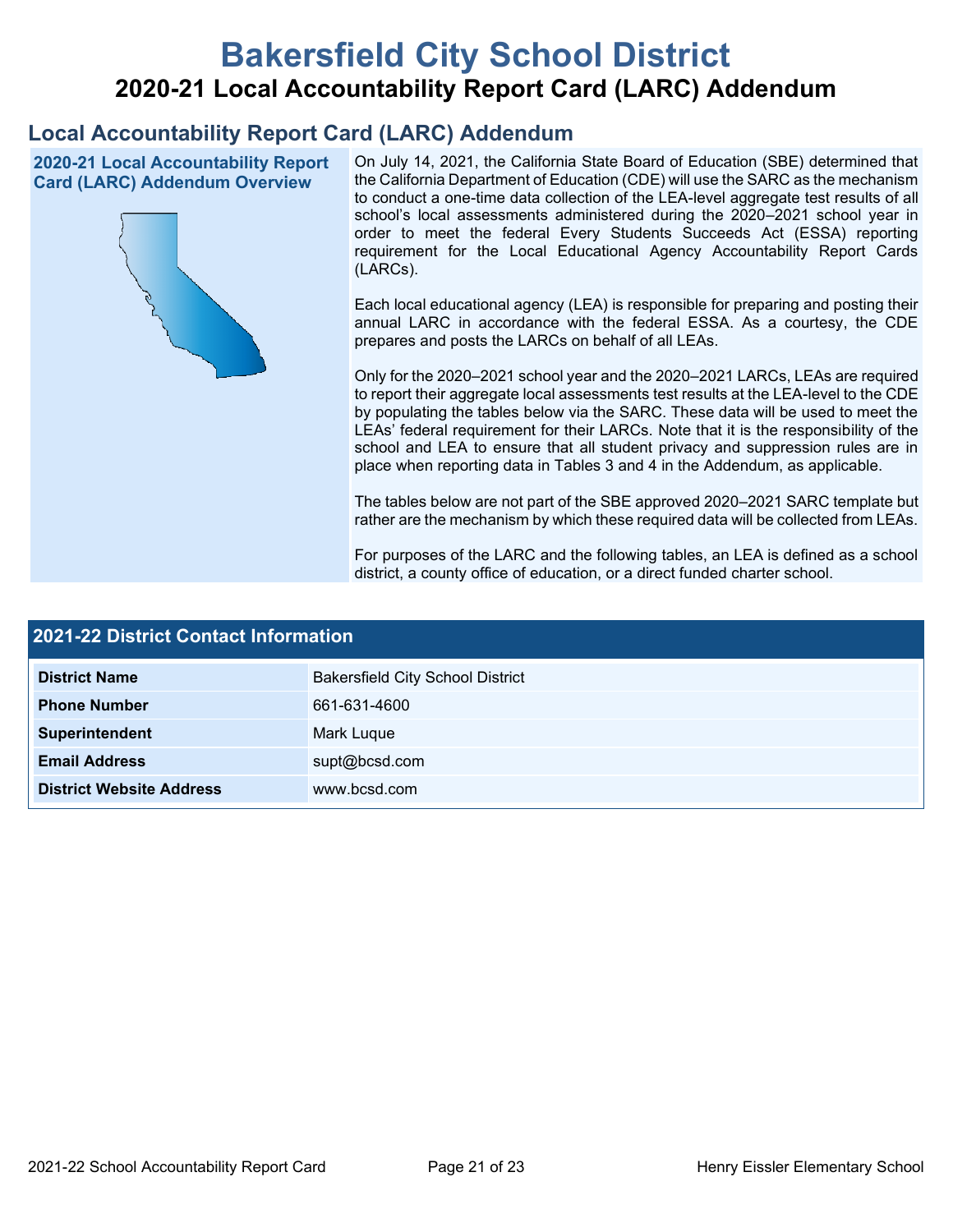## **2020-21 CAASPP Test Results in ELA by Student Group**

This table displays CAASPP test results in ELA by student group for students grades three through eight and grade eleven taking and completing a state-administered assessment. The CDE will populate this table for schools in cases where the school administered the CAASPP assessment. In cases where the school administered a local assessment instead of CAASPP, the CDE will populate this table with "NT" values, meaning this school did not test students using the CAASPP. See the local assessment(s) table for more information.

| <b>CAASPP</b><br><b>Student Groups</b>               | <b>CAASPP</b><br><b>Total</b><br><b>Enrollment</b> | <b>CAASPP</b><br><b>Number</b><br><b>Tested</b> | <b>CAASPP</b><br><b>Percent</b><br><b>Tested</b> | <b>CAASPP</b><br><b>Percent</b><br><b>Not Tested</b> | <b>CAASPP</b><br><b>Percent</b><br>Met or<br><b>Exceeded</b> |
|------------------------------------------------------|----------------------------------------------------|-------------------------------------------------|--------------------------------------------------|------------------------------------------------------|--------------------------------------------------------------|
| <b>All Students</b>                                  | 19655                                              | <b>NT</b>                                       | <b>NT</b>                                        | <b>NT</b>                                            | <b>NT</b>                                                    |
| <b>Female</b>                                        | 9598                                               | <b>NT</b>                                       | <b>NT</b>                                        | <b>NT</b>                                            | <b>NT</b>                                                    |
| <b>Male</b>                                          | 10055                                              | <b>NT</b>                                       | <b>NT</b>                                        | <b>NT</b>                                            | <b>NT</b>                                                    |
| American Indian or Alaska Native                     | 102                                                | <b>NT</b>                                       | <b>NT</b>                                        | <b>NT</b>                                            | <b>NT</b>                                                    |
| <b>Asian</b>                                         | 153                                                | <b>NT</b>                                       | <b>NT</b>                                        | <b>NT</b>                                            | <b>NT</b>                                                    |
| <b>Black or African American</b>                     | 1554                                               | <b>NT</b>                                       | <b>NT</b>                                        | <b>NT</b>                                            | NT                                                           |
| <b>Filipino</b>                                      | 67                                                 | <b>NT</b>                                       | <b>NT</b>                                        | <b>NT</b>                                            | <b>NT</b>                                                    |
| <b>Hispanic or Latino</b>                            | 15770                                              | <b>NT</b>                                       | <b>NT</b>                                        | <b>NT</b>                                            | <b>NT</b>                                                    |
| Native Hawaiian or Pacific Islander                  | 20                                                 | <b>NT</b>                                       | <b>NT</b>                                        | <b>NT</b>                                            | <b>NT</b>                                                    |
| <b>Two or More Races</b>                             | 324                                                | <b>NT</b>                                       | <b>NT</b>                                        | <b>NT</b>                                            | <b>NT</b>                                                    |
| <b>White</b>                                         | 1665                                               | <b>NT</b>                                       | <b>NT</b>                                        | <b>NT</b>                                            | <b>NT</b>                                                    |
| <b>English Learners</b>                              | 4700                                               | <b>NT</b>                                       | <b>NT</b>                                        | <b>NT</b>                                            | <b>NT</b>                                                    |
| <b>Foster Youth</b>                                  | 173                                                | <b>NT</b>                                       | <b>NT</b>                                        | <b>NT</b>                                            | <b>NT</b>                                                    |
| <b>Homeless</b>                                      | 1436                                               | <b>NT</b>                                       | <b>NT</b>                                        | <b>NT</b>                                            | <b>NT</b>                                                    |
| <b>Military</b>                                      | 14                                                 | <b>NT</b>                                       | <b>NT</b>                                        | <b>NT</b>                                            | <b>NT</b>                                                    |
| <b>Socioeconomically Disadvantaged</b>               | 18281                                              | <b>NT</b>                                       | <b>NT</b>                                        | <b>NT</b>                                            | <b>NT</b>                                                    |
| <b>Students Receiving Migrant Education Services</b> | 630                                                | <b>NT</b>                                       | <b>NT</b>                                        | <b>NT</b>                                            | NT                                                           |
| <b>Students with Disabilities</b>                    | 2350                                               | <b>NT</b>                                       | <b>NT</b>                                        | <b>NT</b>                                            | NT                                                           |